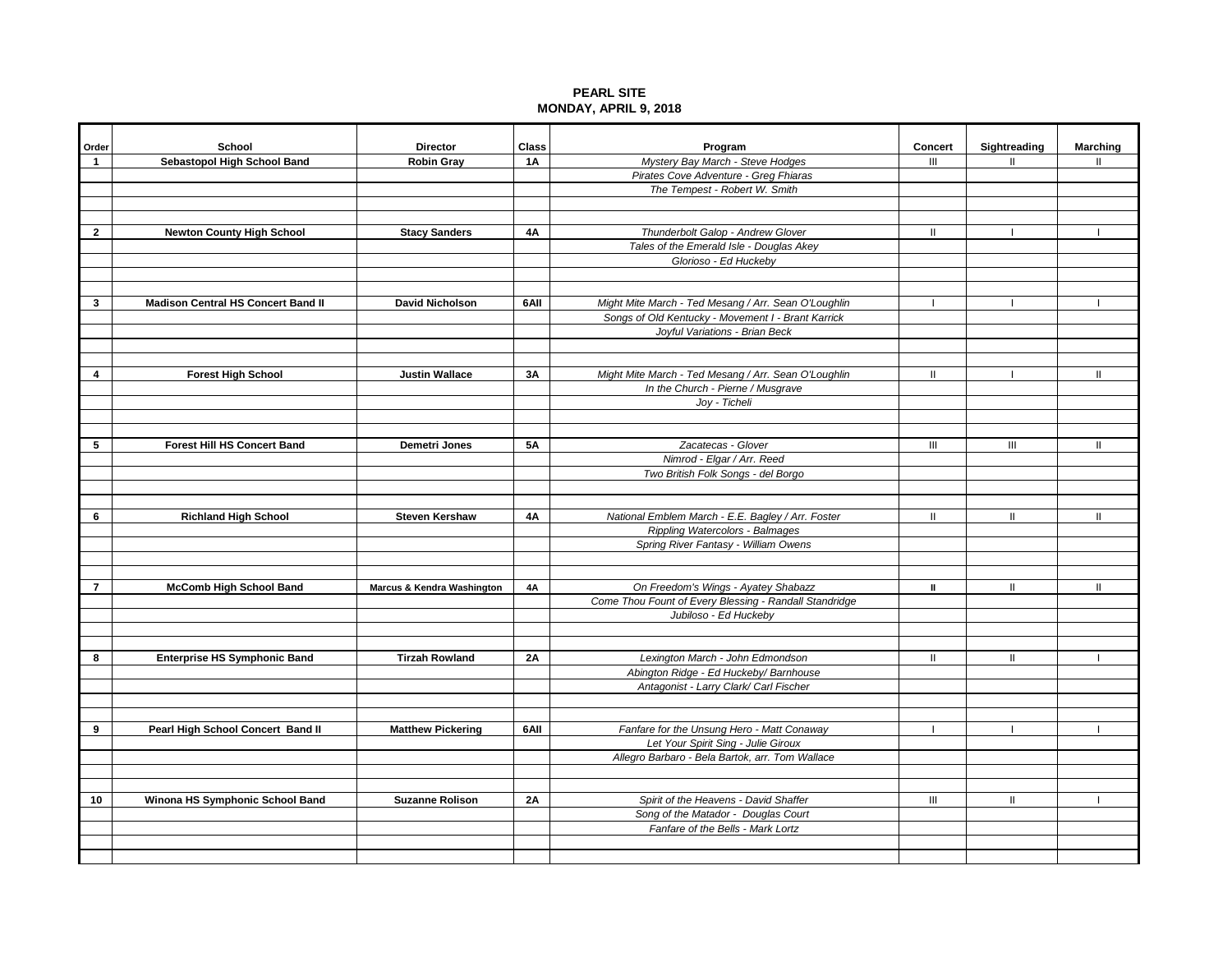## **PEARL SITE MONDAY, APRIL 9, 2018**

| Order | School                                   | <b>Director</b>        | <b>Class</b> | Program                                                                    | <b>Concert</b>  | Sightreading    | <b>Marching</b> |
|-------|------------------------------------------|------------------------|--------------|----------------------------------------------------------------------------|-----------------|-----------------|-----------------|
| 11    | <b>Wesson AC Concert Band II</b>         | <b>Mark Dickerson</b>  | 3AII         | Anthem of an Era - Tyler S. Grant                                          | $\mathbf{III}$  |                 |                 |
|       |                                          |                        |              | Korean Folk Rhapsody - James Curnow                                        |                 |                 |                 |
|       |                                          |                        |              | Affirmation Overture - Robert W. Smith                                     |                 |                 |                 |
|       |                                          |                        |              |                                                                            |                 |                 |                 |
|       |                                          |                        |              |                                                                            |                 |                 |                 |
| 12    | <b>Callaway High School Band</b>         | <b>Curtis Luckett</b>  | 5Α           | Champions of Freedom - Ken Harris                                          | IV              | III             | Ш               |
|       |                                          |                        |              | Nimrod - Edward Elgar                                                      |                 |                 |                 |
|       |                                          |                        |              | Fairest of the Fair - John Philip Sousa ed by Brion and Schissel           |                 |                 |                 |
|       |                                          |                        |              |                                                                            |                 |                 |                 |
|       |                                          |                        |              |                                                                            |                 |                 |                 |
| 13    | <b>Winona HS Concert Band II</b>         | <b>Tyler Stallings</b> | 2All         | Peace - Frank Tichelli                                                     | <b>COMMENTS</b> | <b>COMMENTS</b> |                 |
|       |                                          |                        |              | Character - Larry Clark                                                    |                 |                 |                 |
|       |                                          |                        |              | Courage - Harold Bennet arranged by Larry Clark                            |                 |                 |                 |
|       |                                          |                        |              |                                                                            |                 |                 |                 |
|       |                                          |                        |              |                                                                            |                 |                 |                 |
| 14    | Loyd Star High School Band               | Jeremy Donald          | 2A           | Into the Clouds - Richard Saucedo                                          | Ш               |                 |                 |
|       |                                          |                        |              | Under an Irish Sky - Larry Neeck                                           |                 |                 |                 |
|       |                                          |                        |              | Nemesis - Gary Fagan                                                       |                 |                 |                 |
|       |                                          |                        |              |                                                                            |                 |                 |                 |
|       |                                          |                        |              |                                                                            |                 |                 |                 |
| 15    | North Pike High School Band              | <b>Clint Boleware</b>  | <b>5A</b>    | <b>DNA</b>                                                                 | <b>DNA</b>      | <b>DNA</b>      |                 |
| 16    | <b>Madison Central HS Symphonic Band</b> |                        | <b>6A</b>    | A Festival Prelude - Alfred Reed                                           |                 |                 |                 |
|       |                                          | <b>Chuck Reynolds</b>  |              |                                                                            |                 |                 |                 |
|       | <b>SWEEPSTAKES AWARD</b>                 |                        |              | Canterbury Chorale - Jan Van der Roost                                     |                 |                 |                 |
|       |                                          |                        |              | Morning, Noon, and Night in Vienna - Von Suppé / Arr Fillmore / Ed. Foster |                 |                 |                 |
|       |                                          |                        |              |                                                                            |                 |                 |                 |
| 17    | Pearl High School Symphonic Band         | <b>Matt Rowan</b>      | 6A           | The Black Horse Troop - Sousa                                              |                 |                 |                 |
|       |                                          |                        |              | Shenandoah - Arr. Frank Ticheli                                            |                 |                 |                 |
|       | <b>SWEEPSTAKES AWARD</b>                 |                        |              | The Marriage of Figaro - Mozart / Arr. Slocum                              |                 |                 |                 |
|       |                                          |                        |              |                                                                            |                 |                 |                 |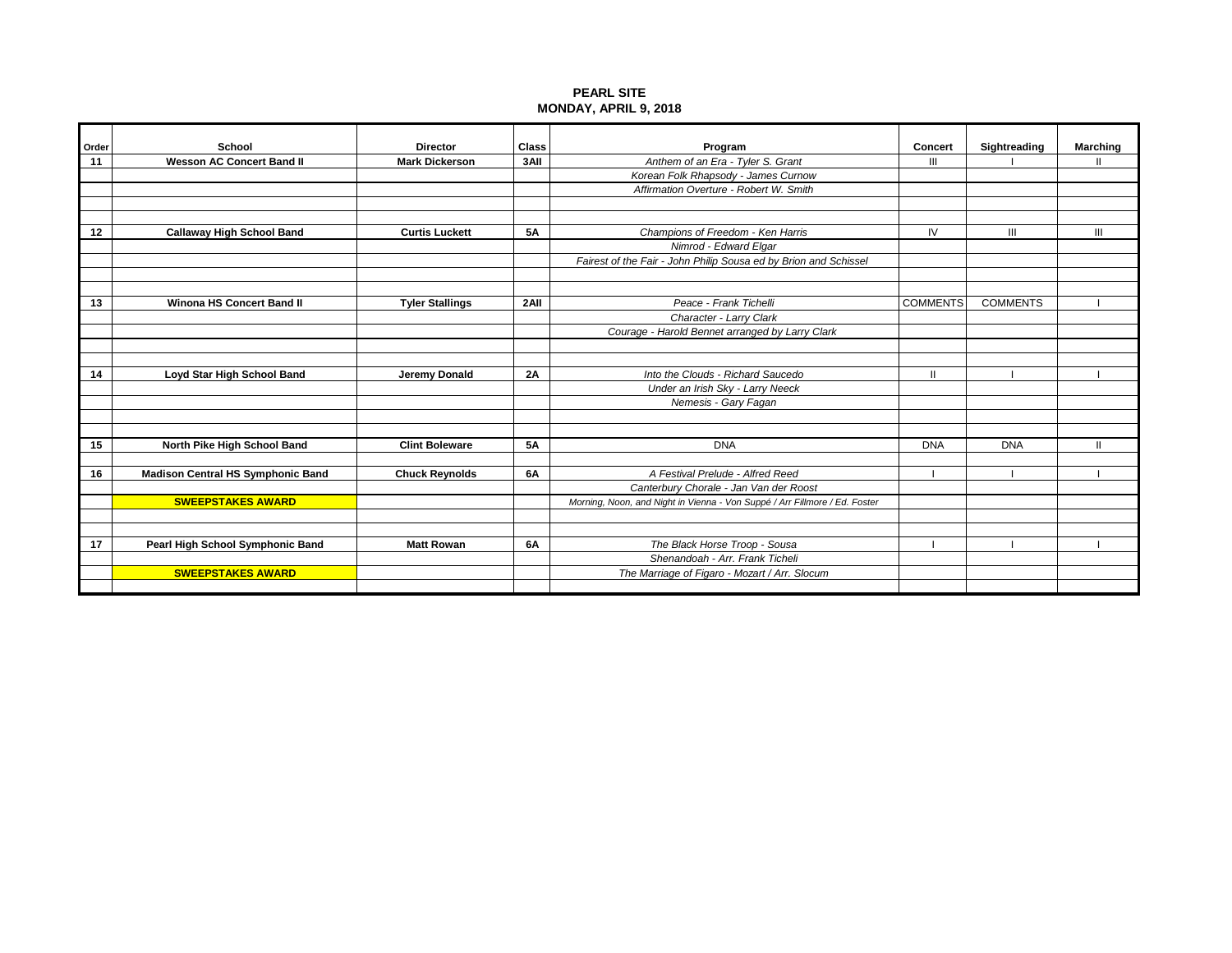### **PEARL SITE TUESDAY, APRIL 10, 2018**

| Order                   | <b>School</b>                            | <b>Director</b>         | <b>Class</b> | Program                                                                   | <b>Concert</b> | Sightreading             | <b>Marching</b> |
|-------------------------|------------------------------------------|-------------------------|--------------|---------------------------------------------------------------------------|----------------|--------------------------|-----------------|
| -1                      | <b>Clinton High School Wind Ensemble</b> | Kevin Welborn           | 6A           | National Emblem - E.E. Bagley/Arr. Fennell                                |                |                          |                 |
|                         |                                          |                         |              | Song For Lyndsay - Andrew Boysen                                          |                |                          |                 |
|                         | <b>SWEEPSTAKES AWARD</b>                 |                         |              | Carmina Burana (Mvmts. 1, 2, 6, 9, 10, & 13) - Carl Orff/Arr. John Krance |                |                          |                 |
|                         |                                          |                         |              |                                                                           |                |                          |                 |
| $\overline{2}$          | St. Andrew's Episcopal School Band       | Dr. Dennis Cranford     | 3A           | March-Chagu-Chagu - Satoshi Yagisawa                                      |                |                          | N/A             |
|                         |                                          |                         |              | Ye Banks and Braes 'O Bonnie Doon - arr. Dennis Cranford                  |                |                          |                 |
|                         |                                          |                         |              | Awakening Hills - Richard Saucedo                                         |                |                          |                 |
|                         |                                          |                         |              |                                                                           |                |                          |                 |
| $\mathbf{3}$            | Ridgeland High School Symphonic Band     | <b>Jill Wallace</b>     | <b>5A</b>    | Pentland Hills - Major J.W. Howe                                          |                | $\overline{\phantom{a}}$ |                 |
|                         |                                          |                         |              | The Willows of Winter - B.J. Brooks                                       |                |                          |                 |
|                         | <b>SWEEPSTAKES AWARD</b>                 |                         |              | An Irish Rhapsody - Clare Grundman                                        |                |                          |                 |
|                         |                                          |                         |              |                                                                           |                |                          |                 |
| $\overline{\mathbf{4}}$ | Clinton High School Symphonic Band II    | <b>Dustin Hazlett</b>   | 6AII         | The Orange Bowl March - Henry Fillmore edited by Robert E. Foster         | Ш              |                          |                 |
|                         |                                          |                         |              | Horkstow Grange - Percy Grainger adapted by Michael Sweeney               |                |                          |                 |
|                         |                                          |                         |              | Simple Gifts: Four Shaker Songs - Frank Ticheli                           |                |                          |                 |
|                         |                                          |                         |              |                                                                           |                |                          |                 |
| 5                       | <b>Clarkdale High School Band</b>        | <b>Andrew Pryor</b>     | 2A           | The Crown of Castile - Vinson                                             | $\mathbf{H}$   | $\mathbf{H}$             |                 |
|                         |                                          |                         |              | Ancient Ritual - Del Borgo                                                |                |                          |                 |
|                         |                                          |                         |              | By the Sword - Drake                                                      |                |                          |                 |
|                         |                                          |                         |              |                                                                           |                |                          |                 |
| 6                       | Warren Central HS Concert Band III       | Jace McMullin           | 6AIII        | Triumphant Fanfare - Richard Saucedo                                      | $\mathbf{H}$   | $\overline{1}$           |                 |
|                         |                                          |                         |              | Forgotten Heroes - Jeremy Bell                                            |                |                          |                 |
|                         |                                          |                         |              | <b>Structures - Roland Barnett</b>                                        |                |                          |                 |
|                         |                                          |                         |              |                                                                           |                |                          |                 |
| $\overline{7}$          | Kosciusko High School Symphonic Band     | <b>Steven Culpepper</b> | 4A           | The Picadore March - Sousa/ Gore                                          | $\mathbf{H}$   | $\mathbf{H}$             |                 |
|                         |                                          |                         |              | Evening Song - Rheinberger / Hanson                                       |                |                          |                 |
|                         |                                          |                         |              | Portrait of an Old Country Town - Rob Grice                               |                |                          |                 |
|                         |                                          |                         |              |                                                                           |                |                          |                 |
| 8                       | Ridgeland High School Concert Band II    | <b>Tony Morgan</b>      | 5AII         | Command March - John Edmondson                                            |                |                          |                 |
|                         |                                          |                         |              | Too Beautiful for Words - Rob Grice                                       |                |                          |                 |
|                         |                                          |                         |              | <b>Structures - Roland Barrett</b>                                        |                |                          |                 |
|                         |                                          |                         |              |                                                                           |                |                          |                 |
| 9                       | <b>Hernando 8th Grade</b>                | <b>Victoria Jones</b>   | <b>MS</b>    | Temecula Valley Fanfare - Richard Saucedo                                 | $\mathbf{H}$   | $\mathbf{I}$             | N/A             |
|                         |                                          |                         |              | Lullaby For Band - Robert W. Smith                                        |                |                          |                 |
|                         |                                          |                         |              | X Factor - Michael Oare                                                   |                |                          |                 |
|                         |                                          |                         |              |                                                                           |                |                          |                 |
| 10                      | Vicksburg High School Band               | <b>Jonathan Nelson</b>  | <b>5A</b>    | March Grandioso - Roland Seitz / Andrew Glover                            | $\mathbf{I}$   | $\mathbf{I}$             |                 |
|                         |                                          |                         |              | An Irish Ayre For Winds - Warren Barker                                   |                |                          |                 |
|                         |                                          |                         |              | Whispers From Beyond - Rossano Galante                                    |                |                          |                 |
|                         |                                          |                         |              |                                                                           |                |                          |                 |
| 11                      | Warren Central HS Symphonic Band II      | <b>Melynn Arendale</b>  | 6AII         | Sound Innovations Fanfare - Robert Sheldon                                | $\mathbf{III}$ |                          |                 |
|                         |                                          |                         |              | With Each Sunset - Richard Saucedo                                        |                |                          |                 |
|                         |                                          |                         |              | Joyful Variations - Brian Beck                                            |                |                          |                 |
|                         |                                          |                         |              |                                                                           |                |                          |                 |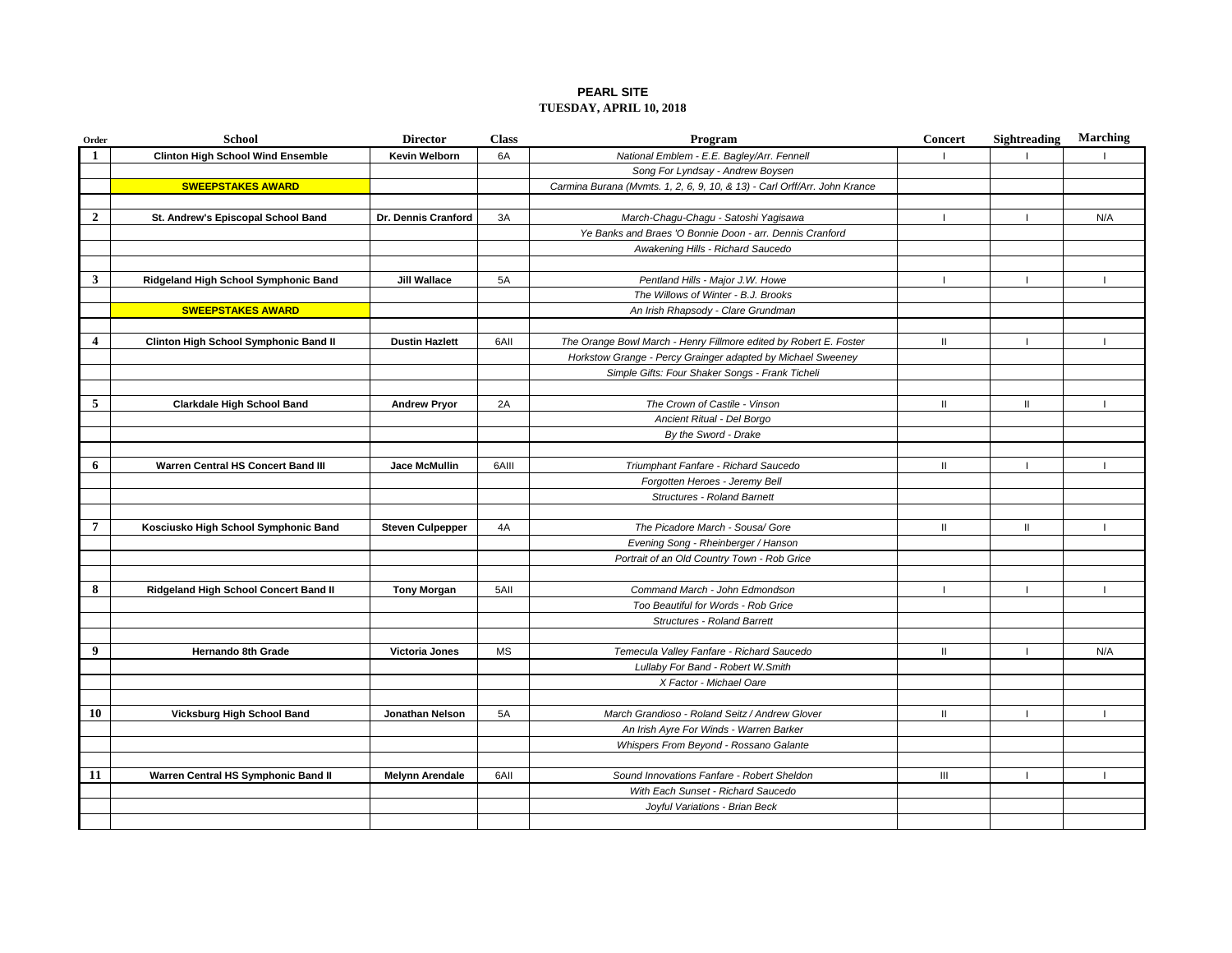### **PEARL SITE TUESDAY, APRIL 10, 2018**

| Order | <b>School</b>                          | <b>Director</b>       | <b>Class</b> | Program                                                 | <b>Concert</b> | Sightreading | <b>Marching</b> |
|-------|----------------------------------------|-----------------------|--------------|---------------------------------------------------------|----------------|--------------|-----------------|
| 12    | <b>Meridian High School Band</b>       | <b>Antonio Altman</b> | 6A           | Down East Fanfare - Jack Stamp                          | Ш              | Ш            |                 |
|       |                                        |                       |              | Ammerland - Jacob de Haan                               |                |              |                 |
|       |                                        |                       |              | Arabesque - Samuel R. Hazo                              |                |              |                 |
|       |                                        |                       |              |                                                         |                |              |                 |
| 13    | <b>Cleveland Central High School</b>   | Kelli Wallace         | 3A           | Alura Fanfare - Ayatey Shabazz                          | $\mathbf{m}$   | $\mathbf{H}$ | Ш               |
|       |                                        |                       |              | Novo Lenio - Samuel Hazo                                |                |              |                 |
|       |                                        |                       |              | Columbia Vision - Dave Black                            |                |              |                 |
|       |                                        |                       |              |                                                         |                |              |                 |
| 14    | <b>Warren Central HS Wind Ensemble</b> | <b>Alan Arendale</b>  | 6A           | His Honor - Fillmore/ed. Fennell                        | $\mathbf{H}$   |              |                 |
|       |                                        |                       |              | Othello Movement 3: Othello and Desdemona - Alfred Reed |                |              |                 |
|       |                                        |                       |              | Shadow Waltzes - Brian Balmages                         |                |              |                 |
|       |                                        |                       |              |                                                         |                |              |                 |
| 15    | Magee High School Band                 | <b>Amanda Sumrall</b> | 3A           | Fanfare and Flourishes - James Curnow                   | $\mathbf{III}$ |              | Ш               |
|       |                                        |                       |              | Rain - Brian Balmages                                   |                |              |                 |
|       |                                        |                       |              | Fate of the Gods - Steven Rieneke Arr. Matt Conaway     |                |              |                 |
|       |                                        |                       |              |                                                         |                |              |                 |
| 16    | <b>Union High School Band</b>          | <b>Adam DeVenney</b>  | 2A           | Stratosphere - Dwight Beckham                           |                |              |                 |
|       |                                        |                       |              | <b>Structures - Roland Barrett</b>                      |                |              |                 |
|       |                                        |                       |              | Courage - Harold Bennett                                |                |              |                 |
|       |                                        |                       |              |                                                         |                |              |                 |
| 17    | <b>Raymond High School Band</b>        | <b>Lonzo Miller</b>   | 4A           | The American Way March - James Swearingen               | $\mathbf{H}$   | $\mathbf{H}$ | Ш               |
|       |                                        |                       |              | Dreamscape - Ed Huckeby                                 |                |              |                 |
|       |                                        |                       |              | Blue Ridge Saga - James Swearingen                      |                |              |                 |
|       |                                        |                       |              |                                                         |                |              |                 |
| 18    | Hernando High School Symphonic Band    | Len Killough          | 6A           | The Gallant Seventh March - John Phillip Sousa          |                |              |                 |
|       |                                        |                       |              | An Original Suite - Gordon Jacob ed. Heidenreich        |                |              |                 |
|       | <b>SWEEPSTAKES AWARD</b>               |                       |              | Give Us This Day - David Maslanka                       |                |              |                 |
|       |                                        |                       |              |                                                         |                |              |                 |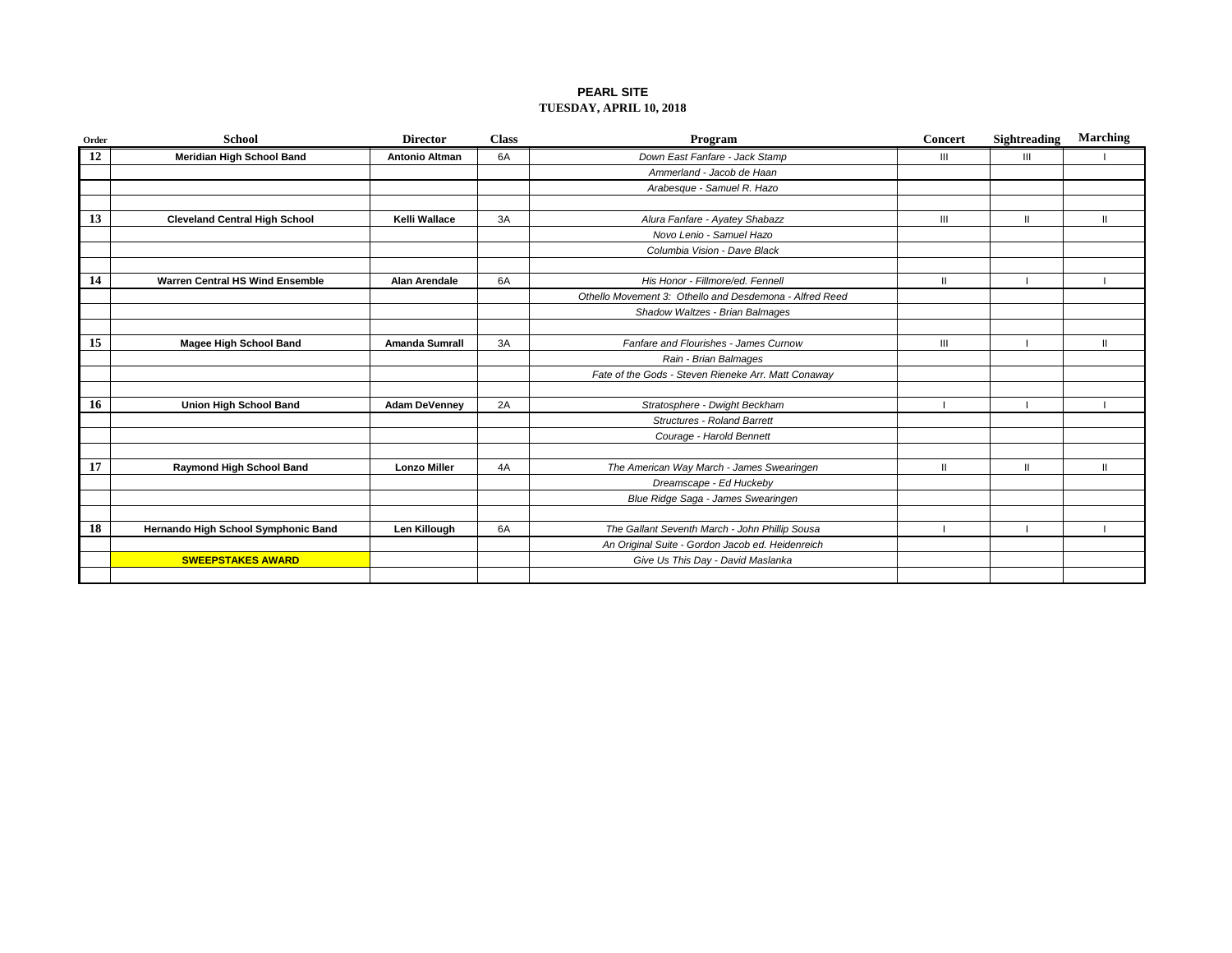## **PEARL SITE WEDNESDAY, APRIL 11, 2018**

| Order          | School                                   | <b>Director</b>       | Class     | Program                                                            | Concert            | Sightreading | Marching      |
|----------------|------------------------------------------|-----------------------|-----------|--------------------------------------------------------------------|--------------------|--------------|---------------|
|                | Northwest Rankin HS Band                 | Jerry Pickering       | 6A        | Army of the Nile - Kenneth J. Alford                               |                    |              |               |
|                |                                          |                       |           | Ave Maria - Franz Biebl/arr. Robert Cameron                        |                    |              |               |
|                | <b>SWEEPSTAKES AWARD</b>                 |                       |           | Symphonic Dance No. 3 "Fiesta" - Clifton Williams                  |                    |              |               |
|                |                                          |                       |           |                                                                    |                    |              |               |
| $\mathbf{2}$   | <b>Germantown HS Concert Band II</b>     | <b>Allison Taylor</b> | 5AII      | Burma Patrol - Karl King/Arr. Swearingen                           | - 1                |              |               |
|                |                                          |                       |           | In The Shining of the Stars - Robert Sheldon                       |                    |              |               |
|                |                                          |                       |           | Three Czech Folk Songs - Johnnie Vinson                            |                    |              |               |
|                |                                          |                       |           |                                                                    |                    |              |               |
| 3              | <b>Crystal Springs High School Band</b>  | <b>Bryant Johnson</b> | 3A        | To the Stars - Joshua Hinkel                                       | $\mathop{\rm III}$ | $\mathbf{I}$ | III           |
|                |                                          |                       |           | Too Beautiful for Words - Rob Grice                                |                    |              |               |
|                |                                          |                       |           | Whiteleaf Hill - Benjamin Tucker                                   |                    |              |               |
|                |                                          |                       |           |                                                                    |                    |              |               |
| 4              | <b>Grenada HS Symphonic Winds</b>        | Joe Presley           | 5A        | Pas Redouble' - Camille Saint-Saens; trans. Frackenpohl            | $\mathbf{II}$      |              |               |
|                |                                          |                       |           | Salvation is Created - Tschesnokoff; arranged by Bruce Houseknecht |                    |              |               |
|                |                                          |                       |           | Fate of the Gods - Steven Reineke                                  |                    |              |               |
| 5              |                                          |                       |           |                                                                    |                    | $\mathbf{H}$ |               |
|                | Scott Central High School Band           | <b>Dustin Haley</b>   | 2A        | The Red Cape - James Meredith                                      | III                |              |               |
|                |                                          |                       |           | Achilles' Wrath - Sean O'Loughlin                                  |                    |              |               |
|                |                                          |                       |           | Zeal - Rob Grice                                                   |                    |              |               |
| 6              | Wesson Attendance Ctr. HS Wind Ensemble  | <b>Suzi Phillips</b>  | 3A        | Vanished Army - Alford/Lienhart                                    | $\mathbf{H}$       | $\mathbf{I}$ | $\mathbf{H}$  |
|                |                                          |                       |           | American Folk Rhapsody No. 2 - Clare Grundman                      |                    |              |               |
|                |                                          |                       |           | Incantation - Robert W. Smith                                      |                    |              |               |
|                |                                          |                       |           |                                                                    |                    |              |               |
| $\overline{7}$ | Quitman High School Band                 | <b>Andy Pierce</b>    | 4A        | Mister Joe - Harold Bennett/Larry Clark                            | $\mathbf{III}$     |              |               |
|                |                                          |                       |           | American Riversongs - Pierre La Plante                             |                    |              |               |
|                |                                          |                       |           | First We Dream - Erik Morales                                      |                    |              |               |
|                |                                          |                       |           |                                                                    |                    |              |               |
| 8              | <b>Brookhaven HS Wind Ensemble</b>       | <b>Andrew Bonner</b>  | 5A        | English Folk Song Suite Mvt. 1 - Ralph Vaughan Williams            | $\mathbf{H}$       |              |               |
|                |                                          |                       |           | The Grace in Being - Julie Giroux                                  |                    |              |               |
|                |                                          |                       |           | Legend of Bafe' - John Fannin                                      |                    |              |               |
|                |                                          |                       |           |                                                                    |                    |              |               |
| 9              | <b>Lawrence County High School Band</b>  | <b>Mark Guion</b>     | 4A        | Galop - Gary Gilroy                                                | $\mathbf{H}$       | $\mathbf{I}$ | $\mathbf{II}$ |
|                |                                          |                       |           | Romanesque - James Swearingen                                      |                    |              |               |
|                |                                          |                       |           | Legends In The Mist - Michael Sweeny                               |                    |              |               |
|                |                                          |                       |           |                                                                    |                    |              |               |
| 10             | Franklin County High School Band         | <b>Blake Phillips</b> | 3A        | Gettysburg - Randy Edelman / Arr. Moss                             | IV                 | $\mathbf{H}$ | III           |
|                |                                          |                       |           | Into the Storm - Robert W. Smith                                   |                    |              |               |
|                |                                          |                       |           | Annie Laurie - William Douglas / Arr. Strommen                     |                    |              |               |
|                |                                          |                       |           |                                                                    |                    |              |               |
| 11             | Germantown Middle School Advanced Band   | Jim Peacock           | <b>MS</b> | His Honor - Fillmore/Foster                                        |                    |              | N/A           |
|                |                                          |                       |           | Cajun Folk Songs - Frank Ticheli                                   |                    |              |               |
|                |                                          |                       |           | Variations on Scarborough Fair - Calvin Custer                     |                    |              |               |
|                |                                          |                       |           |                                                                    |                    |              |               |
| 12             | Starkville High School Symphonic Band II | <b>Kyle Hickey</b>    | 6AII      | Clouds that Sail in Heaven - Todd Stalter                          | $\mathbf{H}$       |              |               |
|                |                                          |                       |           | On the Kerry Shore - Jack Wilds                                    |                    |              |               |
|                |                                          |                       |           | Declaration Overture - Claude T. Smith                             |                    |              |               |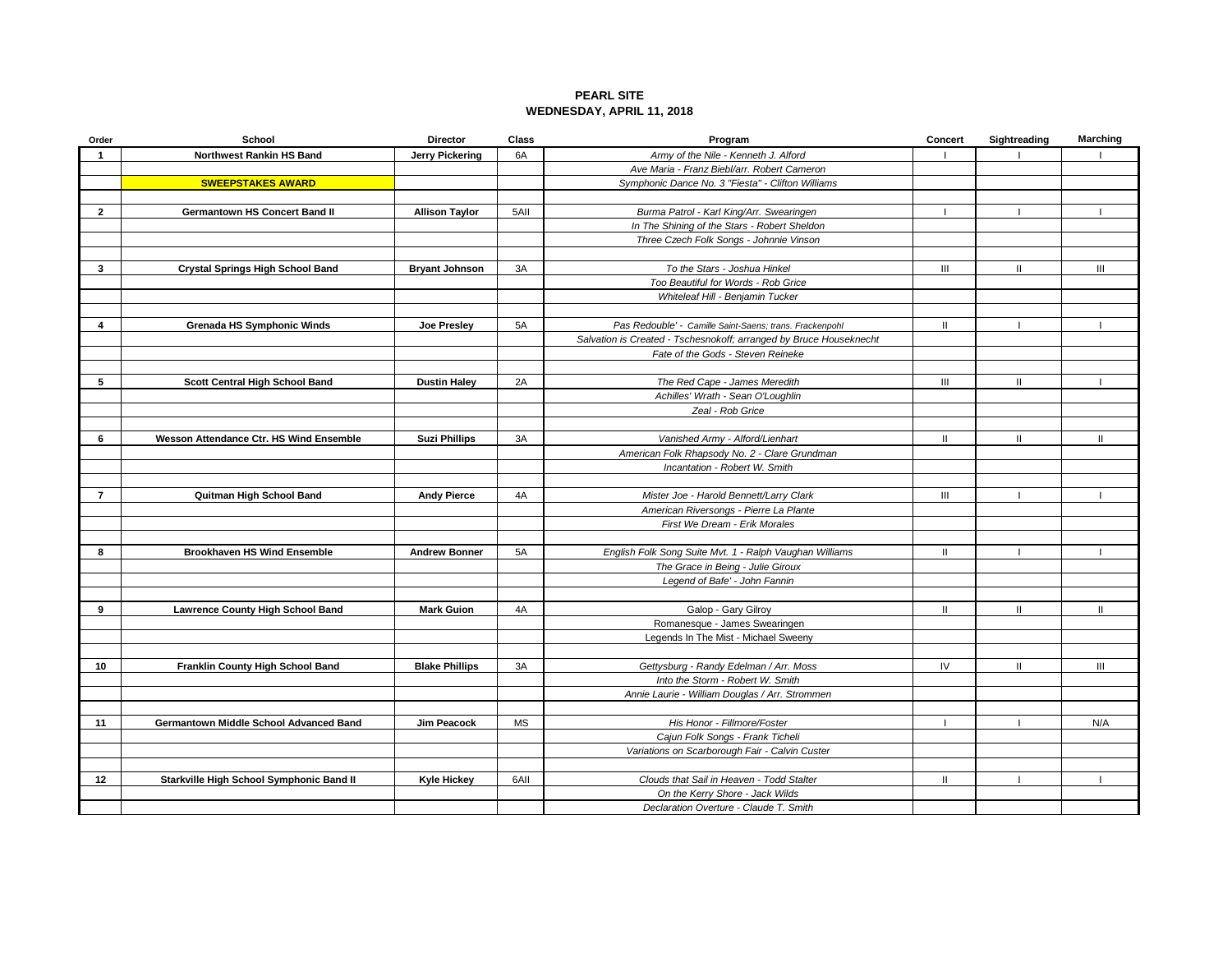## **PEARL SITE WEDNESDAY, APRIL 11, 2018**

| Order | <b>School</b>                               | <b>Director</b>       | <b>Class</b> | Program                                                 | Concert | Sightreading | Marching |
|-------|---------------------------------------------|-----------------------|--------------|---------------------------------------------------------|---------|--------------|----------|
|       |                                             |                       |              |                                                         |         |              |          |
| 13    | Southeast Lauderdale High School Band       | <b>Scott Kratzer</b>  | 3A           | Valley Forge - Karl King                                | Ш       | $\mathbf{H}$ |          |
|       |                                             |                       |              | In The Shining of the Stars - Robert Sheldon            |         |              |          |
|       |                                             |                       |              | Encanto - Robert W. Smith                               |         |              |          |
|       |                                             |                       |              |                                                         |         |              |          |
| 14    | <b>Mendenhall High School Band</b>          | <b>Mark Hudson</b>    | 4A           | Prestissimo - Karl L.King arr. James Swearingen         |         | Ш            |          |
|       |                                             |                       |              | At Sunrise - Rob Romeyn                                 |         |              |          |
|       |                                             |                       |              | Renegade - Ed Huckeby                                   |         |              |          |
|       |                                             |                       |              |                                                         |         |              |          |
| 15    | Louisville High School Band                 | <b>Clay Fuller</b>    | 4A           | Marche Diabolique - Brian Balmages                      | Ш       | $\mathbf{I}$ |          |
|       |                                             |                       |              | Wayfaring Stranger - Bill Locklear                      |         |              |          |
|       |                                             |                       |              | Sunchasers - Roland Barrett                             |         |              |          |
|       |                                             |                       |              |                                                         |         |              |          |
| 16    | <b>Starkville High School Wind Ensemble</b> | <b>Shawn Sullivan</b> | 6A           | Interstellar Fanfare - Richard Saucedo                  |         |              |          |
|       |                                             |                       |              | Contre Qui, Rose - Morten Lauridsen/ H. Robert Reynolds |         |              |          |
|       | <b>SWEEPSTAKES AWARD</b>                    |                       |              | A Festive Overture - Alfred Reed                        |         |              |          |
|       |                                             |                       |              |                                                         |         |              |          |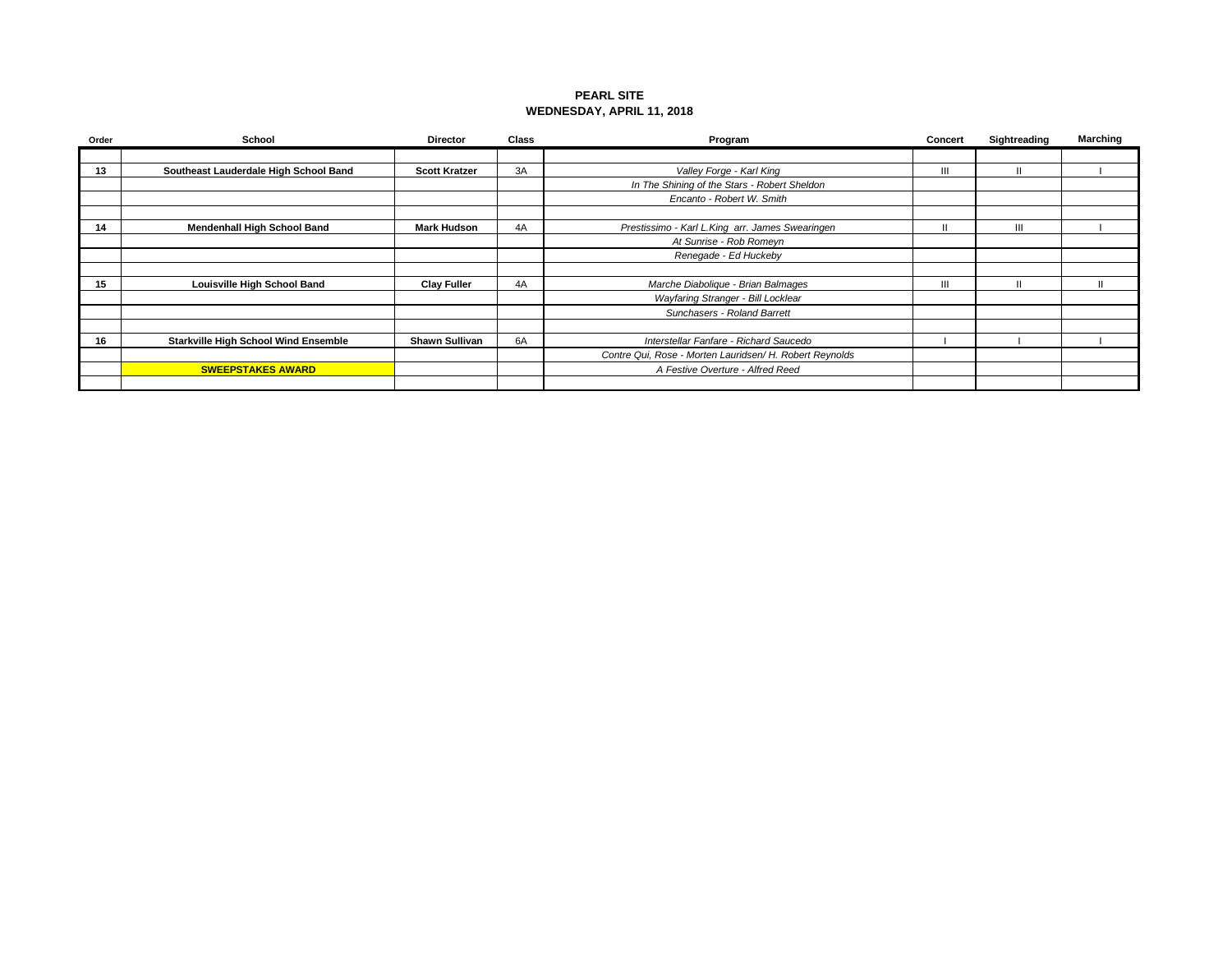## **PEARL SITE THURSDAY, APRIL 12, 2018**

| Order          | <b>School</b>                       | <b>Director</b>           | <b>Class</b> | Program                                                    | Concert        | <b>Sightreading</b> | <b>Marching</b> |
|----------------|-------------------------------------|---------------------------|--------------|------------------------------------------------------------|----------------|---------------------|-----------------|
| -1             | <b>Germantown HS Symphonic Band</b> | <b>Justin Harvison</b>    | 5A           | Commando March - Samuel Barber                             |                |                     |                 |
|                |                                     |                           |              | Variants on a Mediaeval Tune - Norman Dello Joio           |                |                     |                 |
|                | <b>SWEEPSTAKES AWARD</b>            |                           |              | Rocky Point Holiday - Ron Nelson                           |                |                     |                 |
|                |                                     |                           |              |                                                            |                |                     |                 |
| $\overline{2}$ | Murrah HS Symphonic Band            | Bryan Jefferson, Sr       | 6A           | Pentland Hills - Capt. Jimmy Howe                          |                | $\mathbf{H}$        |                 |
|                |                                     |                           |              | Nimrod - Alfred Reed                                       |                |                     |                 |
|                |                                     |                           |              | On Air - Ayatey Shabazz                                    |                |                     |                 |
|                |                                     |                           |              |                                                            |                |                     |                 |
| 3              | <b>Florence High School Band</b>    | <b>Beau Robinson</b>      | 4A           | Free World March - Karl King/James Swearingen              |                |                     |                 |
|                |                                     |                           |              | Portrait of an Old Country Town - Rob Grice                |                |                     |                 |
|                | <b>SWEEPSTAKES AWARD</b>            |                           |              | Fall River Overture - Robert Sheldon                       |                |                     |                 |
|                |                                     |                           |              |                                                            |                |                     |                 |
| 4              | <b>Morton HS Symphic Band</b>       | Jacob Hennes              | 3A           | St. Petersburg March - Johnnie Vinson                      |                |                     | Ш               |
|                |                                     |                           |              | Whiteleaf Hill - Benjamin Tucker                           |                |                     |                 |
|                |                                     |                           |              | Portrait of an Old Country Town - Rob Grice                |                |                     |                 |
|                |                                     |                           |              |                                                            |                |                     |                 |
| 5              | West Lauderdale HS Band             | <b>David McKinney</b>     | 4A           | The Belle of Chicago - John Philip Sousa                   | Ш              |                     | Ш               |
|                |                                     |                           |              | A Childhood Hymn - David Holsinger                         |                |                     |                 |
|                |                                     |                           |              | Festival On The Rivers - Rob Grice                         |                |                     |                 |
|                |                                     |                           |              |                                                            |                |                     |                 |
| 6              | <b>Brandon High School Band</b>     | Tim Cagle                 | 6A           | Emblem of Unity - J.J. Richards                            | $\mathbf{III}$ | $\mathbf{I}$        |                 |
|                |                                     |                           |              | Perthshire Majesty - Samuel R. Hazo                        |                |                     |                 |
|                |                                     |                           |              | El Camino Real - Alfred Reed                               |                |                     |                 |
|                |                                     |                           |              |                                                            |                |                     |                 |
| $\overline{7}$ | J.Z George High School              | <b>Michael Williams</b>   | 3A           | Newcastle March - Johnnie Vinson                           | Ш              | Ш                   |                 |
|                |                                     |                           |              | Song Of Solace - Larry Neeck                               |                |                     |                 |
|                |                                     |                           |              | Quintus - Larry Clark                                      |                |                     |                 |
|                |                                     |                           |              |                                                            |                |                     |                 |
| 8              | <b>Greenwood High School Band</b>   | <b>Olander Emmons</b>     | 4A           | Conquista - Shaffer                                        | III            | Ш                   |                 |
|                |                                     |                           |              | Deep River - Swearingen                                    |                |                     |                 |
|                |                                     |                           |              | Rites of Tamburo - Robert W. Smith                         |                |                     |                 |
|                |                                     |                           |              |                                                            |                |                     |                 |
| 9              | <b>Neshoba Central HS Band</b>      | <b>Daniel Wade</b>        | 5A           | Sesqui-Cenntenial Exposition March - John Philip Sousa     |                |                     |                 |
|                |                                     |                           |              | Allegro Barbaro - Bela Bartok arr. Tom Wallace             |                |                     |                 |
|                |                                     |                           |              | Nathan Hale Trilogy - James Curnow                         |                |                     |                 |
|                |                                     |                           |              |                                                            |                |                     |                 |
| 10             | Jim Hill High School Band           | <b>Christopher Little</b> | 6A           | In Storm and Sunshine - John C. Heed                       | Ш              | Ш                   | <b>DNA</b>      |
|                |                                     |                           |              | Prelude, Siciliano, and Rondo - arr. John Paynter          |                |                     |                 |
|                |                                     |                           |              | Russian Sailors Dance - Reinhold Gilere - Robert Longfield |                |                     |                 |
|                |                                     |                           |              |                                                            |                |                     |                 |
| 11             | Terry High School Symphonic Band    | <b>Todd Bobo</b>          | 6A           | <b>LOL - Robert Buckley</b>                                |                |                     | Ш               |
|                |                                     |                           |              | Down A Country Lane - Aaron Copeland                       |                |                     |                 |
|                |                                     |                           |              | Elements - Brian Balmages                                  |                |                     |                 |
|                |                                     |                           |              |                                                            |                |                     |                 |
|                |                                     |                           |              |                                                            |                |                     |                 |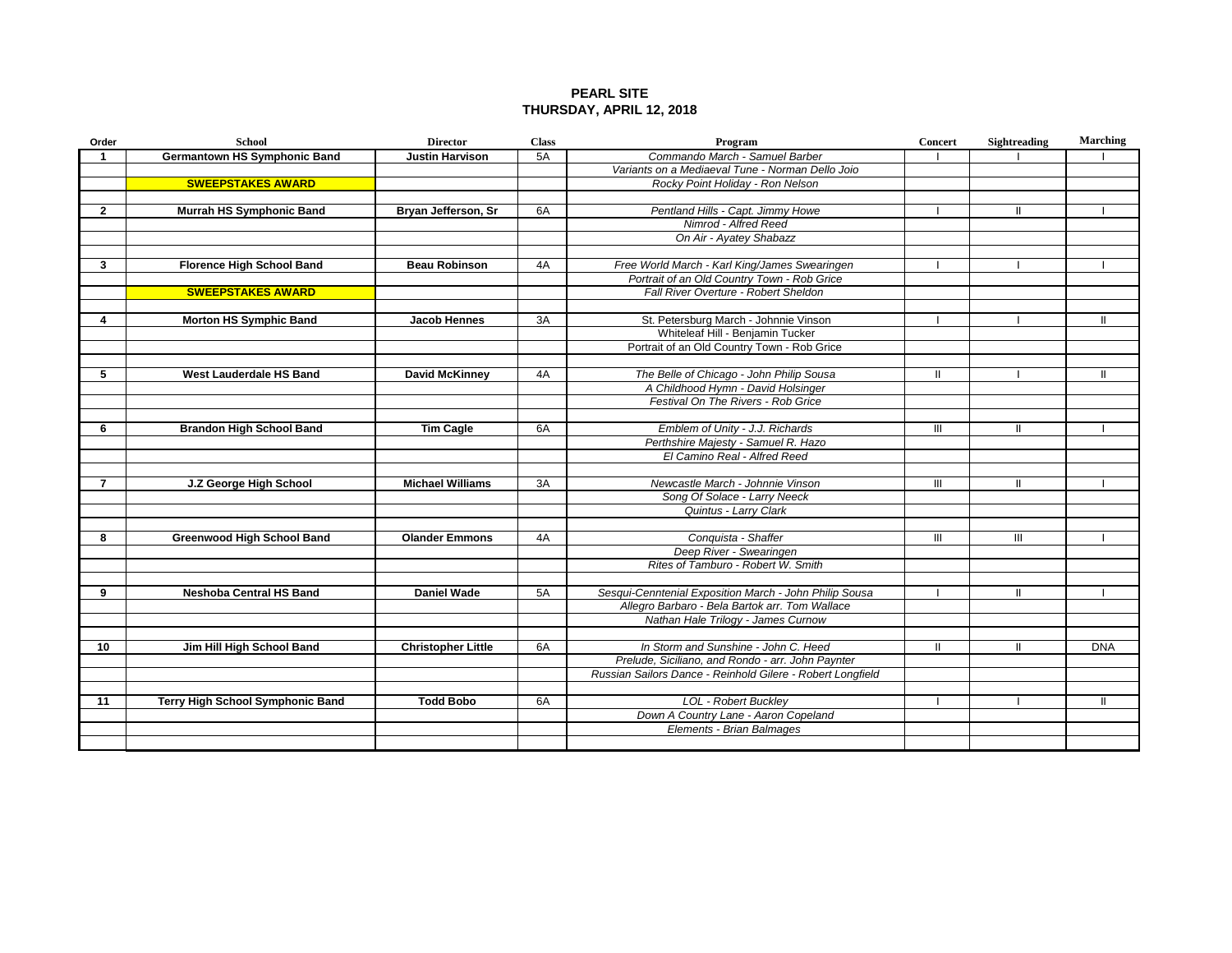## **TUPELO SITE MONDAY, APRIL 16, 2018**

| Order        | School                                  | <b>Director</b>        | <b>Class</b> | Program                                                                                                     | <b>Concert</b> | Sightreading  | <b>Marching</b> |
|--------------|-----------------------------------------|------------------------|--------------|-------------------------------------------------------------------------------------------------------------|----------------|---------------|-----------------|
| 1            | <b>Tupelo High School Wind Symphony</b> | <b>Rick Murphy</b>     | 6A           | Overture to "Candide" - Leonard Bernstein, transcribed by Clare Grundman                                    |                |               |                 |
|              |                                         |                        |              | Le Regiment de Sambre-et-Meuse - Jean Robert Planquette, JS Seredy, edited by D. Appler                     |                |               |                 |
|              | <b>SWEEPSTAKES AWARD</b>                |                        |              | Illumination - David Maslanka                                                                               |                |               |                 |
|              |                                         |                        |              |                                                                                                             |                |               |                 |
|              |                                         |                        |              |                                                                                                             |                |               |                 |
| $\mathbf{2}$ | Shannon High School Band                | <b>William Pruitt</b>  | 4A           | Big Four March - James Swearingen                                                                           | Ш              | Ш             | Ш               |
|              |                                         |                        |              | Too Beautiful For Words - Rob Grice<br>Glorioso - Ed Huckeby                                                |                |               |                 |
|              |                                         |                        |              |                                                                                                             |                |               |                 |
|              |                                         |                        |              |                                                                                                             |                |               |                 |
| 3            | <b>Union County High School Band</b>    | <b>Andy Hall</b>       | 2A           | March of the Irish Guard - James Ployhar                                                                    |                |               |                 |
|              |                                         |                        |              | In the Shining of the Starts - Robert Sheldon                                                               |                |               |                 |
|              |                                         |                        |              | Fire Dance - David Shaffer                                                                                  |                |               |                 |
|              |                                         |                        |              |                                                                                                             |                |               |                 |
|              |                                         |                        |              |                                                                                                             |                |               |                 |
| 4            | <b>Independence High School</b>         | <b>Justin Bixler</b>   | 3A           | Marche Diabolique - Brian Balmages                                                                          | Ш              |               |                 |
|              |                                         |                        |              | Shenandoah - Robert Sheldon                                                                                 |                |               |                 |
|              |                                         |                        |              | Hymnsong Variants - Robert W. Smith                                                                         |                |               |                 |
|              |                                         |                        |              |                                                                                                             |                |               |                 |
|              |                                         |                        |              |                                                                                                             |                |               |                 |
| 5            | <b>Baldwyn High School Band</b>         | <b>Marshall Dear</b>   | 2A           | Fireburst Fanfare - Roland Barrett                                                                          | Ш              | Ш             | $\mathbf{I}$    |
|              |                                         |                        |              | Our Kingsland Spring - Samuel R. Hazo                                                                       |                |               |                 |
|              |                                         |                        |              | Pinnacle - Rob Grice                                                                                        |                |               |                 |
|              |                                         |                        |              |                                                                                                             |                |               |                 |
| 6            | Center Hill HS Concert Band II          | Jason Cole             | 5All         | Globe and Eagle - John Philip Sousa                                                                         |                |               |                 |
|              |                                         |                        |              | Rain - Brian Balmages                                                                                       |                |               |                 |
|              |                                         |                        |              | Infinite Horizons - Robert Sheldon                                                                          |                |               |                 |
|              |                                         |                        |              |                                                                                                             |                |               |                 |
|              |                                         |                        |              |                                                                                                             |                |               |                 |
|              | <b>Calhoun City High School Band</b>    | <b>Dustin Thrasher</b> | 2A           | Valdres - Johannes Hanssen/arr. James Curnow                                                                |                |               |                 |
|              |                                         |                        |              | Shenandoah - Robert Sheldon                                                                                 |                |               |                 |
|              | <b>SWEEPSTAKES AWARD</b>                |                        |              | Gypsy Dance - Joseph Compello                                                                               |                |               |                 |
|              |                                         |                        |              |                                                                                                             |                |               |                 |
|              |                                         |                        |              |                                                                                                             |                |               |                 |
| 8            | <b>Center Hill HS Wind Ensemble</b>     | <b>Jared Ross</b>      | 5A           | Manhattan Beach - John Philip Sousa                                                                         |                | $\mathbf{II}$ | $\mathbf{I}$    |
|              |                                         |                        |              | Sheltering Sky - John Mackey                                                                                |                |               |                 |
|              |                                         |                        |              | New World Variations - David Shaffer                                                                        |                |               |                 |
|              |                                         |                        |              |                                                                                                             |                |               |                 |
| 9            |                                         |                        | $5$ All      |                                                                                                             |                |               |                 |
|              | Lake Cormorant HS Concert Band II       | John Young             |              | El Capitan (March) - John Philip Sousa Arr. Balent<br>As Tears Fall On Dawn's New Light - Richard L Saucedo |                |               |                 |
|              |                                         |                        |              | Allegro Barbaro - Bela Bartok Arr Wallace                                                                   |                |               |                 |
|              |                                         |                        |              |                                                                                                             |                |               |                 |
|              |                                         |                        |              |                                                                                                             |                |               |                 |
| 10           | <b>Water Valley High School</b>         | <b>Jerry Boutwell</b>  | 3A           |                                                                                                             | Ш              | Ш             | Ш               |
|              |                                         |                        |              |                                                                                                             |                |               |                 |
|              |                                         |                        |              |                                                                                                             |                |               |                 |
|              |                                         |                        |              |                                                                                                             |                |               |                 |
|              |                                         |                        |              |                                                                                                             |                |               |                 |
| 11           | Senatobia high School Band              | <b>Jeff West</b>       | 4A           | Velocity - Robert Sheldon                                                                                   |                |               |                 |
|              |                                         |                        |              | Heaven's Light - Steven Reineke                                                                             |                |               |                 |
|              | <b>SWEEPSTAKES AWARD</b>                |                        |              | Songs of Sailor & Sea - Robert W. Smith                                                                     |                |               |                 |
|              |                                         |                        |              |                                                                                                             |                |               |                 |
|              |                                         |                        |              |                                                                                                             |                |               |                 |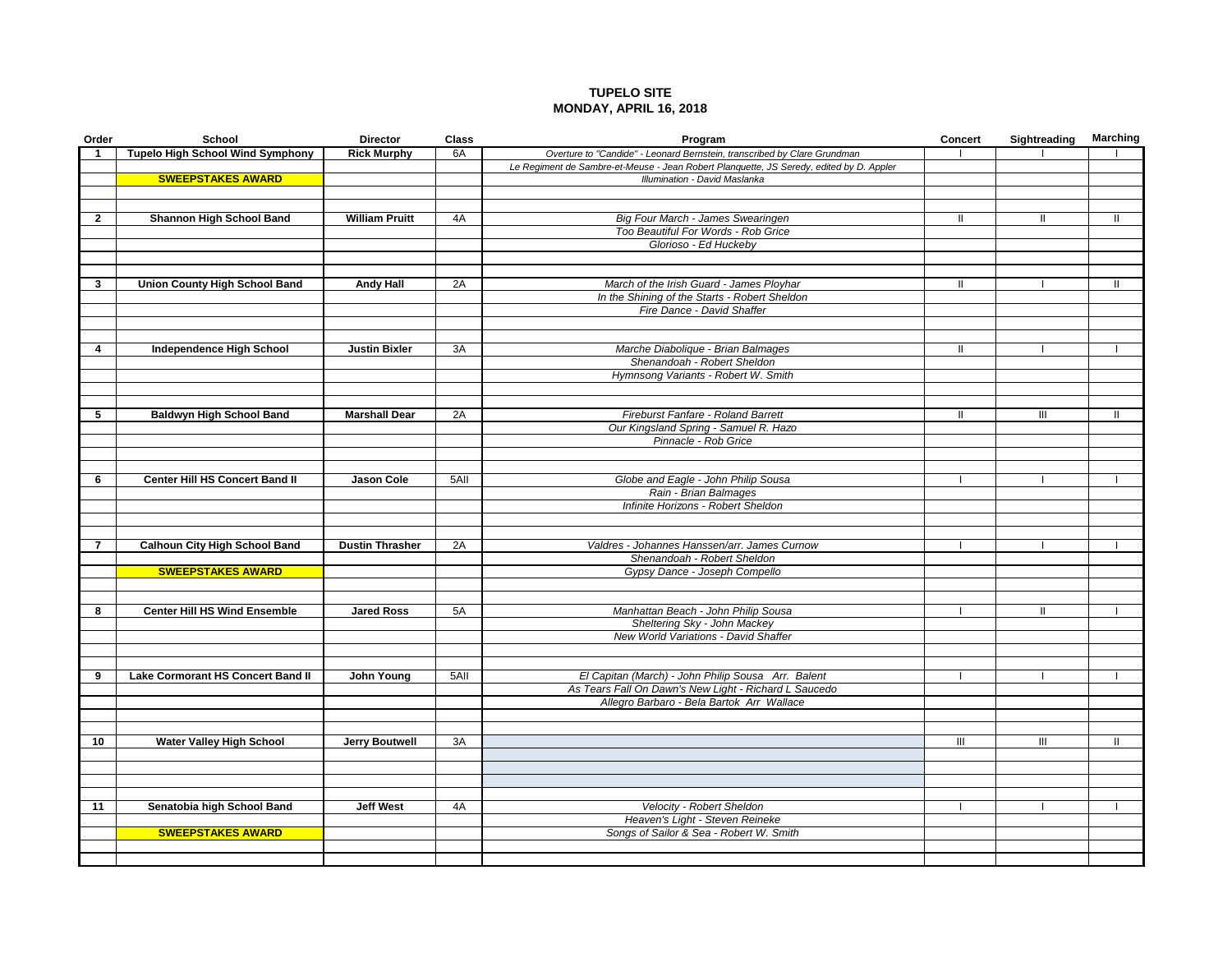## **TUPELO SITE MONDAY, APRIL 16, 2018**

| Order | School                            | <b>Director</b>       | <b>Class</b> | Program                                      | <b>Concert</b> | Sightreading | Marching |
|-------|-----------------------------------|-----------------------|--------------|----------------------------------------------|----------------|--------------|----------|
| 12    | <b>Caledonia High School Band</b> | <b>Cullen McBride</b> | 4A           |                                              |                |              |          |
|       |                                   |                       |              |                                              |                |              |          |
|       |                                   |                       |              |                                              |                |              |          |
|       |                                   |                       |              |                                              |                |              |          |
|       |                                   |                       |              |                                              |                |              |          |
| 13    | Lake Cormorant HS Symphonic Band  | Jamie Young           | 5A           | <b>Wedding Dance - Jacques Press</b>         |                |              |          |
|       |                                   |                       |              | The Three Embraces, movement 1 - Carter Pann |                |              |          |
|       | <b>SWEEPSTAKES AWARD</b>          |                       |              | <b>Blue Shades - Frank Ticheli</b>           |                |              |          |
|       |                                   |                       |              |                                              |                |              |          |
|       |                                   |                       |              |                                              |                |              |          |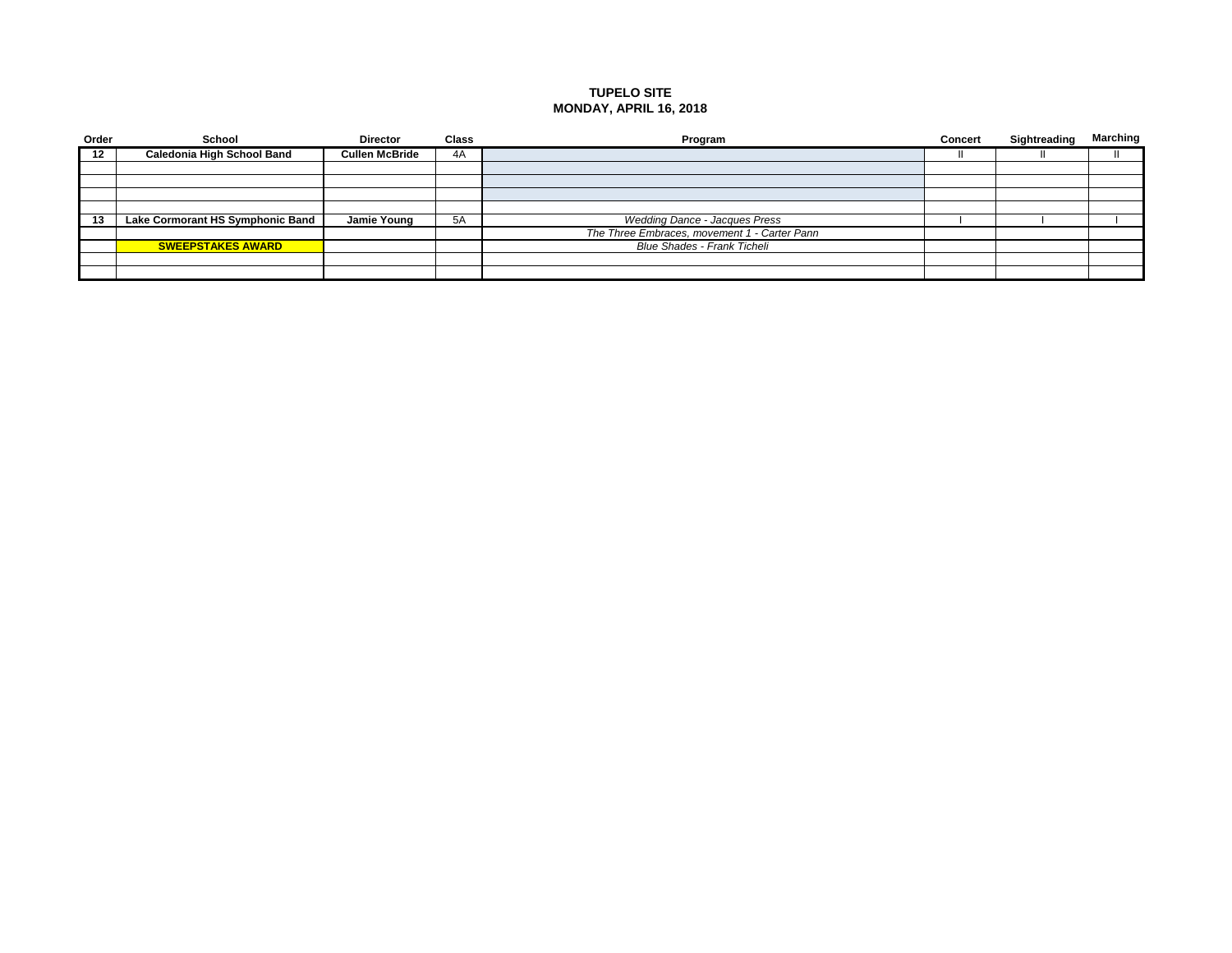#### **TUPELO SITE TUESDAY - APRIL 17, 2018**

| Order          | School                                 | <b>Director</b>              | Class | Program                                                                    | Concert                            | Sightreading  | <b>Marching</b> |
|----------------|----------------------------------------|------------------------------|-------|----------------------------------------------------------------------------|------------------------------------|---------------|-----------------|
| -1             | <b>Tupelo HS Symphonic Band II</b>     | <b>Cliff Moore</b>           | 6AII  | New Frontier March - John O'Reilly                                         |                                    |               |                 |
|                |                                        |                              |       | Crossett Brock - Rob Grice                                                 |                                    |               |                 |
|                |                                        |                              |       | Glorioso - Ed Huckeby                                                      |                                    |               |                 |
|                |                                        |                              |       |                                                                            |                                    |               |                 |
|                |                                        |                              |       |                                                                            |                                    |               |                 |
| $\mathbf{2}$   | Itawamba Agricultural HS Band          | <b>Rebekah Wells</b>         | 4A    | Into the Clouds - Richard Saucedo                                          |                                    |               |                 |
|                |                                        |                              |       | In the Bleak Midwinter - Holst/Robert W Smith                              |                                    |               |                 |
|                |                                        |                              |       | Overture: Bisham Grange - John Cacavas                                     |                                    |               |                 |
|                |                                        |                              |       |                                                                            |                                    |               |                 |
|                |                                        |                              |       |                                                                            |                                    |               |                 |
| $\mathbf{3}$   | <b>Mooreville High School Band</b>     | <b>Walt Namie</b>            | 4A    | Escapada - David Moore                                                     | $\mathbf{H}$                       | $\mathbf{H}$  | $\mathbf{H}$    |
|                |                                        |                              |       | At Sunrise - Rob Romeyn                                                    |                                    |               |                 |
|                |                                        |                              |       | Lexicon - Ed Huckeby                                                       |                                    |               |                 |
|                |                                        |                              |       |                                                                            |                                    |               |                 |
|                |                                        |                              |       |                                                                            |                                    |               |                 |
| 4              | Smithville High School Band            | <b>Kevin White</b>           | 1A    | Advance March - Composed Harold Bennett arr. Larry Clark                   | $\ensuremath{\mathsf{III}}\xspace$ |               | п               |
|                |                                        |                              |       | Asian Folk Rhapsody - Richard Saucedo                                      |                                    |               |                 |
|                |                                        |                              |       | Wind Song - Robert W. Smith                                                |                                    |               |                 |
|                |                                        |                              |       |                                                                            |                                    |               |                 |
|                |                                        |                              |       |                                                                            |                                    |               |                 |
| 5              | South Pontotoc High School Band        | <b>Vance Wigginton</b>       | 3A    | Fanfare for a New Generation - Dennis O. Eveland                           |                                    | $\mathbf{H}$  |                 |
|                |                                        |                              |       | With Each Sunset - Richard Saucedo                                         |                                    |               |                 |
|                |                                        |                              |       | Havendance - David Holsinger                                               |                                    |               |                 |
|                |                                        |                              |       |                                                                            |                                    |               |                 |
|                |                                        |                              |       |                                                                            |                                    |               |                 |
| 6              | Amory HS Symphonic Band                | Jeff Colburn                 | 4A    |                                                                            | Ш                                  |               |                 |
|                |                                        |                              |       |                                                                            |                                    |               |                 |
|                |                                        |                              |       |                                                                            |                                    |               |                 |
|                |                                        |                              |       |                                                                            |                                    |               |                 |
|                |                                        |                              |       |                                                                            |                                    |               |                 |
| $\overline{7}$ | New Hope High School Band              | Tracy Blaylock/Erica Shirley | 4A    | Bonds of Unity - Karl King                                                 |                                    | $\mathbf{II}$ | $\mathbf{II}$   |
|                |                                        |                              |       | Encanto - Robert W. Smith                                                  |                                    |               |                 |
|                |                                        |                              |       | Pathways - Michael Oare                                                    |                                    |               |                 |
|                |                                        |                              |       |                                                                            |                                    |               |                 |
|                |                                        |                              |       |                                                                            |                                    |               |                 |
| 8              | <b>DeSoto Central HS Wind Ensemble</b> | <b>Dennis Cox</b>            | 6A    | Landscapes - Rossano Galante                                               | $\mathbf{I}$                       |               |                 |
|                |                                        |                              |       | Australian Up-Country Tune - Percy Aldridge Grainger / Glenn Cliffe Bainum |                                    |               |                 |
|                | <b>SWEEPSTAKES AWARD</b>               |                              |       | Incantation and Dance - John Barnes Chance                                 |                                    |               |                 |
|                |                                        |                              |       |                                                                            |                                    |               |                 |
|                |                                        |                              |       |                                                                            |                                    |               |                 |
| 9              | East Webster High School Band          | <b>Jesse Yates</b>           | 2A    | Spirit Of America - Ken Harris                                             | Ш.                                 |               | Ш               |
|                |                                        |                              |       | Psalm 42 - Samuel Hazo                                                     |                                    |               |                 |
|                |                                        |                              |       | Fire Dance - David Shaffer                                                 |                                    |               |                 |
|                |                                        |                              |       |                                                                            |                                    |               |                 |
|                |                                        |                              |       |                                                                            |                                    |               |                 |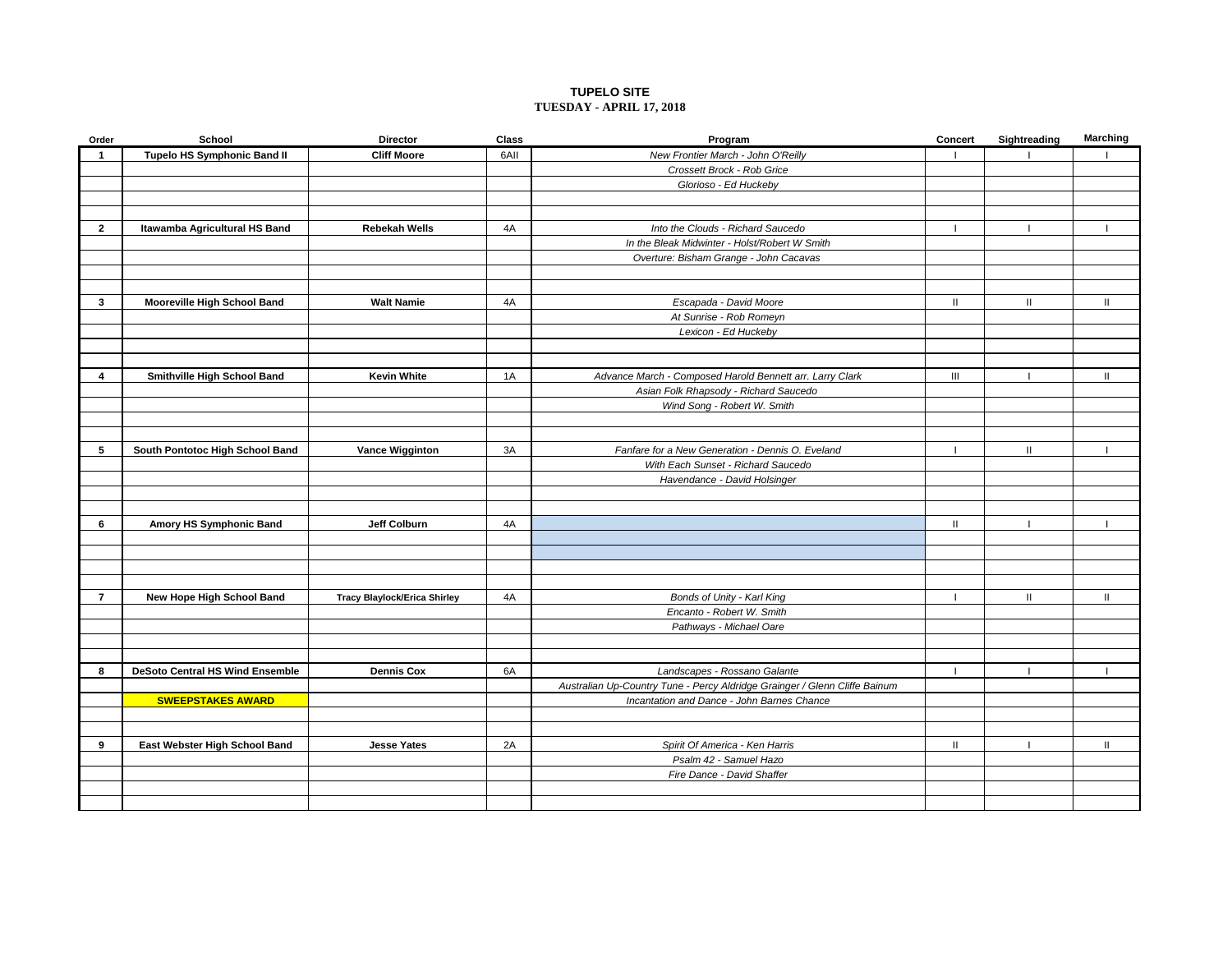#### **TUPELO SITE TUESDAY - APRIL 17, 2018**

| Order | School                             | <b>Director</b>        | Class | Program                                                                | Concert      | Sightreading | <b>Marching</b> |
|-------|------------------------------------|------------------------|-------|------------------------------------------------------------------------|--------------|--------------|-----------------|
| 10    | <b>Tishomingo County HS Band</b>   | <b>Bobby Patrick</b>   | 4A    | Triumphant Fanfare - Richard Saucedo                                   | $\mathbf{H}$ | Ш            |                 |
|       |                                    |                        |       | Precious Lord, Take My Hand - Robert W. Smith                          |              |              |                 |
|       |                                    |                        |       | Einherjar (phonetically - en-HAIR-yee-are) - Jeremy Bell               |              |              |                 |
|       |                                    |                        |       |                                                                        |              |              |                 |
|       |                                    |                        |       |                                                                        |              |              |                 |
| 11    | Amory HS Concert Band II           | <b>Shelby Wilbanks</b> | 4AII  | Albany Fanfare - William Owens                                         | $\mathbf{H}$ | $\mathbf{H}$ |                 |
|       |                                    |                        |       | Softly Speaks the Night - Carol Britten Chambers                       |              |              |                 |
|       |                                    |                        |       | Visigoths - Sean O'Loughlin                                            |              |              |                 |
|       |                                    |                        |       |                                                                        |              |              |                 |
|       |                                    |                        |       |                                                                        |              |              |                 |
| 12    | DeSoto trl HS Symphonic Band II    | <b>Tyler Hart</b>      | 6AII  | Ignition - Todd Stalter                                                |              |              |                 |
|       |                                    |                        |       | Voices of the Sky - Samuel Hazo                                        |              |              |                 |
|       |                                    |                        |       | Iberian Escapades - Robert Sheldon                                     |              |              |                 |
|       |                                    |                        |       |                                                                        |              |              |                 |
|       |                                    |                        |       |                                                                        |              |              |                 |
| 13    | <b>Clarksdale HS Wind Ensemble</b> | Jeremy Thompson        | 4A    | Fanfare and Flourishes - James Curnow                                  | $\mathbf{H}$ | III          | N/A             |
|       |                                    |                        |       | Hymn for a Child - James Swearingen                                    |              |              |                 |
|       |                                    |                        |       | Anthem for Winds and Percussion - Claude Smith                         |              |              |                 |
|       |                                    |                        |       |                                                                        |              |              |                 |
|       |                                    |                        |       |                                                                        |              |              |                 |
| 14    | <b>Oxford High Concert Band II</b> | <b>Aaron Bailey</b>    | 6AII  | Triumphant Fanfare - Richard Saucedo                                   | Ш            |              |                 |
|       |                                    |                        |       | Rippling Watercolors - Brian Balmages                                  |              |              |                 |
|       |                                    |                        |       | The Last to Defend - David Shaffer                                     |              |              |                 |
|       |                                    |                        |       |                                                                        |              |              |                 |
|       |                                    |                        |       |                                                                        |              |              |                 |
| 15    | <b>Southaven Wind Ensemble</b>     | <b>Tyler Findley</b>   | 6A    | Italian in Algiers (Overture) - Gioachino Rossini arr. Lucien Cailliet |              |              |                 |
|       |                                    |                        |       | My, Jesus! Oh, What Anguish - J. S. Bach arr. Alfred Reed              |              |              |                 |
|       | <b>SWEEPSTAKES AWARD</b>           |                        |       | Geneviève de Brabant (Galop) - Jacques Offenbach arr. John Bourgeois   |              |              |                 |
|       |                                    |                        |       |                                                                        |              |              |                 |
|       |                                    |                        |       |                                                                        |              |              |                 |
| 16    | <b>Booneville High School Band</b> | Joshua Forsythe        | 3A    |                                                                        |              |              |                 |
|       | <b>SWEEPSTAKES AWARD</b>           |                        |       |                                                                        |              |              |                 |
|       |                                    |                        |       |                                                                        |              |              |                 |
|       |                                    |                        |       |                                                                        |              |              |                 |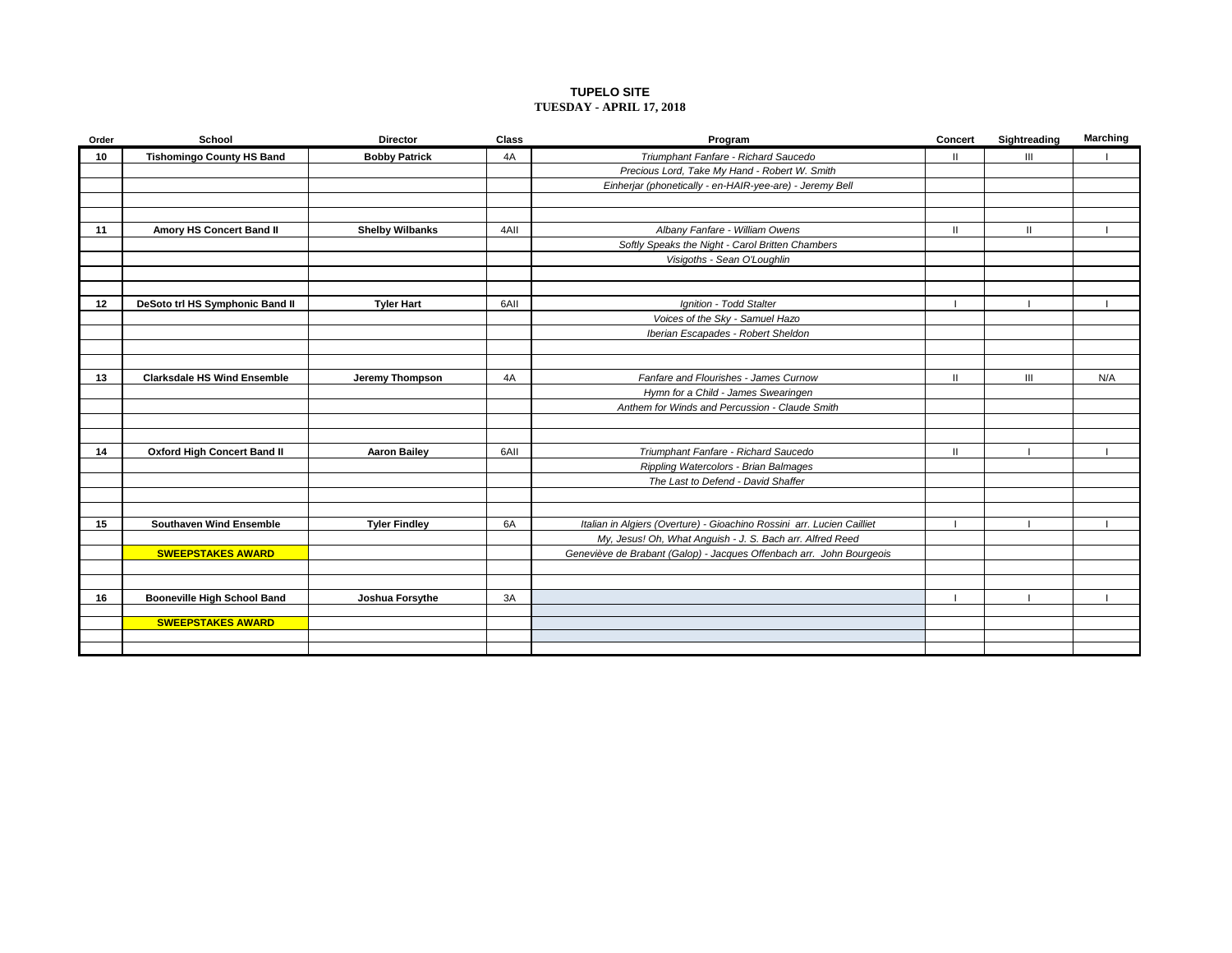# **TUPELO SITE Wednesday, April 18, 2018**

| Order                   | <b>School</b>                        | <b>Director</b>      | <b>Class</b> | Program                                                          | Concert                  | <b>Sightreading</b> | <b>Marching</b> |
|-------------------------|--------------------------------------|----------------------|--------------|------------------------------------------------------------------|--------------------------|---------------------|-----------------|
| $\mathbf{1}$            | <b>Mantachie High School Band</b>    | Dana Gray            | 3A           | Accolade- Fanfare for the Fiftieth - Mark Lortz                  |                          |                     | $\mathbf{H}$    |
|                         |                                      |                      |              | To Realms of Endless Day - Johnnie Vinson                        |                          |                     |                 |
|                         |                                      |                      |              | Encanto - Robert W. Smith                                        |                          |                     |                 |
|                         |                                      |                      |              |                                                                  |                          |                     |                 |
| $\overline{2}$          | Nettleton High School Band           | Addison Murphree     | 3A           | Tricycle - Andrew Boysen                                         | Ш                        |                     |                 |
|                         |                                      |                      |              | The Water is Wide - James Swearingen                             |                          |                     |                 |
|                         |                                      |                      |              | Free Spirit Overture - Jerry Williams                            |                          |                     |                 |
|                         |                                      |                      |              |                                                                  |                          |                     |                 |
| $\mathbf{3}$            | Aberdeen High School Band            | DeMario Jefferson    | 3A           | Allied Honor - Karl King ed. James Swearingen                    | $\overline{\phantom{a}}$ |                     |                 |
|                         |                                      |                      |              | In Late November - Randal Standridge                             |                          |                     |                 |
|                         |                                      |                      |              | Counterbalance - Todd Stalter                                    |                          |                     |                 |
|                         |                                      |                      |              |                                                                  |                          |                     |                 |
| $\overline{\mathbf{4}}$ | <b>Pontotoc High School Band</b>     | Sarah Todd           | 4A           | Pas Redouble' - Camille Saint-Saens, trans. Arthur Frackenpohl   | $\overline{1}$           |                     |                 |
|                         |                                      |                      |              | Nimrod from "Enigma Variations" - Edward Elgar, arr. Alfred Reed |                          |                     |                 |
|                         | <b>SWEEPSTAKES AWARD</b>             |                      |              | Caccia and Chorale - Clifton Williams                            |                          |                     |                 |
|                         |                                      |                      |              |                                                                  |                          |                     |                 |
| 5                       | Olive Branch HS Symphonic Band II    | DJ Fitzgerald        | 5AII         | Rough-Riders - Karl King                                         | -1                       |                     |                 |
|                         |                                      |                      |              | Rippling Watercolors - Brian Balmages                            |                          |                     |                 |
|                         |                                      |                      |              | Blue Ridge Saga - James Swearingen                               |                          |                     |                 |
|                         |                                      |                      |              |                                                                  |                          |                     |                 |
| 6                       | <b>Ripley High School Band</b>       | <b>Bernard Hatch</b> | 4A           | Mercury - Jan Van Der Roost                                      |                          | Ш.                  |                 |
|                         |                                      |                      |              | On A Hymnsong of Philip Bliss - David Holsinger                  |                          |                     |                 |
|                         |                                      |                      |              | Choreography - Robert Sheldon                                    |                          |                     |                 |
|                         |                                      |                      |              |                                                                  |                          |                     |                 |
| 7                       | <b>Hatley High School Band</b>       | Callie Jackson       | 3A           | $\omega$                                                         | Ш                        | Ш                   | $\mathbf{H}$    |
|                         |                                      |                      |              | $\omega$                                                         |                          |                     |                 |
|                         |                                      |                      |              | $\sim$                                                           |                          |                     |                 |
|                         |                                      |                      |              |                                                                  |                          |                     |                 |
| 8                       | Aberdeen High School Band II         | Kenneth Clay         | 3AII         | $\omega$                                                         | Ш                        |                     |                 |
|                         |                                      |                      |              | $\sim$                                                           |                          |                     |                 |
|                         |                                      |                      |              | $\blacksquare$                                                   |                          |                     |                 |
|                         |                                      |                      |              |                                                                  |                          |                     |                 |
| 9                       | Pontotoc High School Band II         | Richie Watson        | 4AII         | The Tahoka Galop - William Owens                                 | $\mathbf{H}$             |                     |                 |
|                         |                                      |                      |              | And There Was Light - Ryan Todd                                  |                          |                     |                 |
|                         |                                      |                      |              | Argentum - Randall Standridge                                    |                          |                     |                 |
|                         |                                      |                      |              |                                                                  |                          |                     |                 |
| 10                      | Lafayette High School Symphonic Band | Kelly Duncan         | 5A           | El Relicario - Jose Padilla/arr. R. Longfield                    | $\mathbf{H}$             | Ш.                  |                 |
|                         |                                      |                      |              | Forever Holding Close the Memories - Richard Saucedo             |                          |                     |                 |
|                         |                                      |                      |              | Sedona - Steven Reineke                                          |                          |                     |                 |
|                         |                                      |                      |              |                                                                  |                          |                     |                 |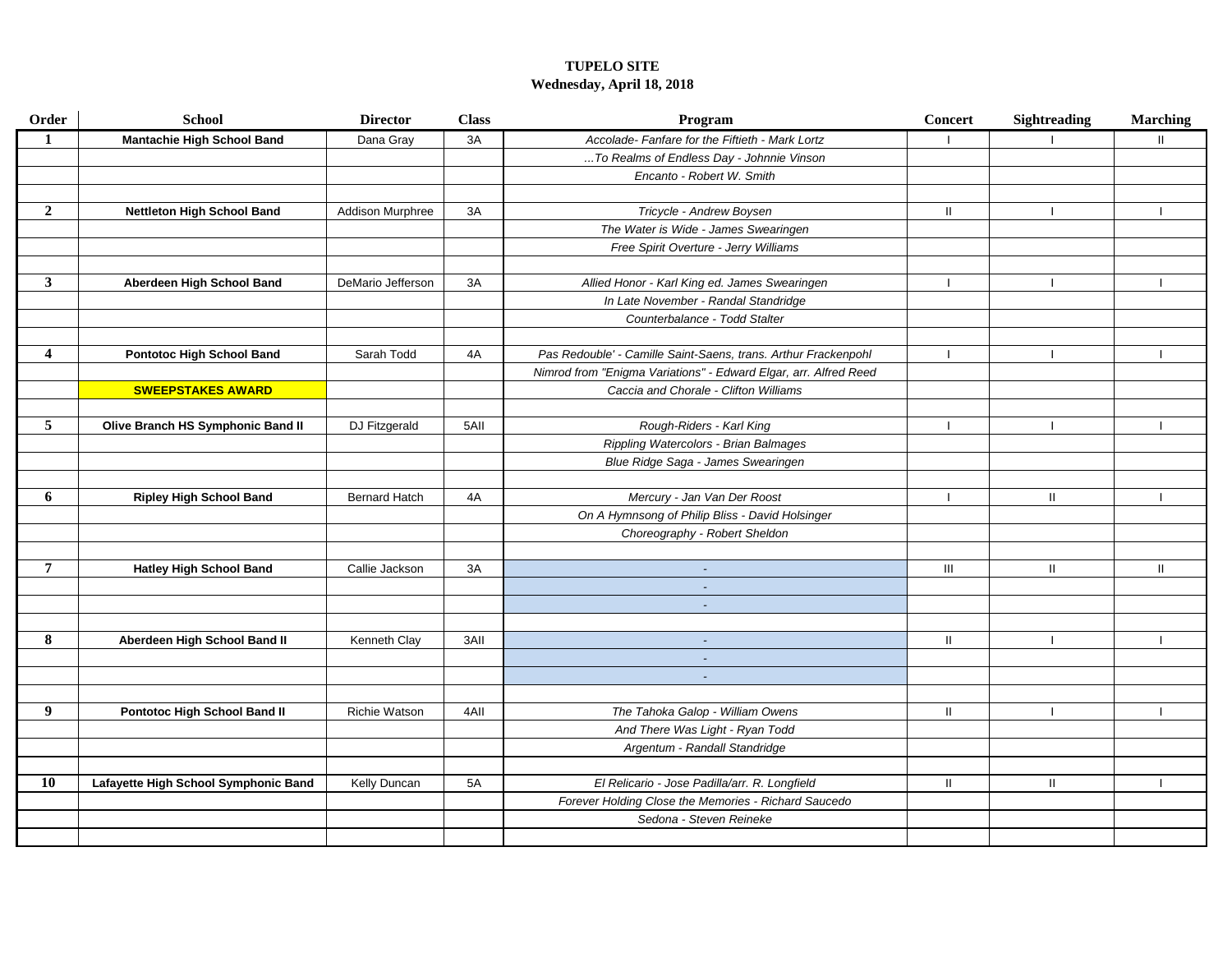| 11 | Oxford High School Symphonic Band    | Mel Morse             | 6A   | The Melody Shop - Karl King arr. Glover                          |  |              |
|----|--------------------------------------|-----------------------|------|------------------------------------------------------------------|--|--------------|
|    |                                      |                       |      | Wayfaring Stranger - Christopher Nelson                          |  |              |
|    |                                      |                       |      | Fusion - Brian Balmages                                          |  |              |
|    |                                      |                       |      |                                                                  |  |              |
| 12 | South Panola HS Concert Band II      | Tim Goss              | 6AII | Rough Riders - Karl L. King/James Swearingen                     |  |              |
|    |                                      |                       |      | Anthem for Peace - Ed Huckeby                                    |  |              |
|    |                                      |                       |      | Variation Overture - Clifton Williams                            |  |              |
|    |                                      |                       |      |                                                                  |  |              |
| 13 | Lewisburg High School Band           | Kim Hallmark          | 5A   | <b>Rolling Thunder - Fillmore</b>                                |  |              |
|    |                                      |                       |      | Shenandoah - Arr. Ticheli                                        |  |              |
|    | <b>SWEEPSTAKES AWARD</b>             |                       |      | The Ascension - Robert W. Smith                                  |  |              |
|    |                                      |                       |      |                                                                  |  |              |
| 14 | <b>Corinth High School Band</b>      | <b>Bruce Dobbs</b>    | 4A   | Rough Riders - King/ arr. Swearengin                             |  | $\mathbf{H}$ |
|    |                                      |                       |      | Te Deum - Gounod/ arr. Conley                                    |  |              |
|    |                                      |                       |      | Declaration Ballad and Finale - Huckeby                          |  |              |
|    |                                      |                       |      |                                                                  |  |              |
| 15 | <b>Olive Branch HS Wind Ensemble</b> | Jason Gunn            | 5A   | Rolling Thunder March - Henry Fillmore Arranged by Andrew Glover |  |              |
|    |                                      |                       |      | Benediction - John Stevens                                       |  |              |
|    | <b>SWEEPSTAKES AWARD</b>             |                       |      | Primavera - Beautiful Mountain Winds - Satoshi Yagisawa          |  |              |
|    |                                      |                       |      |                                                                  |  |              |
| 16 | South Panola HS Symphonic Band       | <b>Richard Shirey</b> | 6A   | Under the Double Eagle - J.F. Wagner/Andrew Glover               |  |              |
|    |                                      |                       |      | Seis Manuel - Shelley Hanson                                     |  |              |
|    | <b>SWEEPSTAKES AWARD</b>             |                       |      | Courtly Airs and Dances - Ron Nelson                             |  |              |
|    |                                      |                       |      |                                                                  |  |              |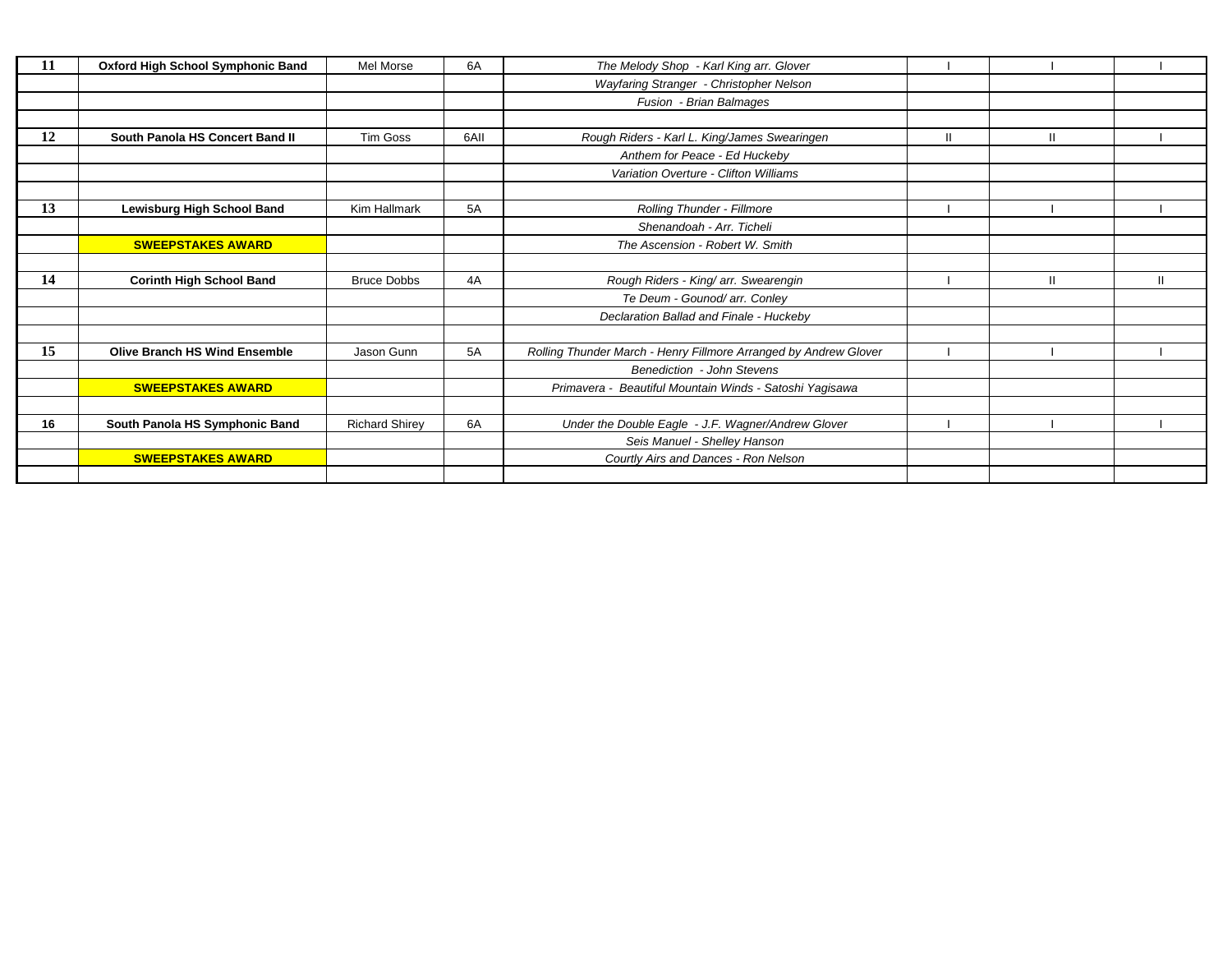# **TUPELO SITE THURSDAY, APRIL 19, 2018**

| Order          | School                             | <b>Director</b>                     | <b>Class</b> | Program                                                           |               | Concert Sightreading | <b>Marching</b> |
|----------------|------------------------------------|-------------------------------------|--------------|-------------------------------------------------------------------|---------------|----------------------|-----------------|
| $\mathbf 1$    | <b>West Point High School Band</b> | <b>Ricky Brown</b>                  | 5A           | Peace Jubilee March - Karl King/James Swearingen                  | $\mathbf{H}$  | $\mathbf{H}$         | $\mathbf{II}$   |
|                |                                    |                                     |              | Echoes - Samuel R. Hazo                                           |               |                      |                 |
|                |                                    |                                     |              | Spring River Fantasy - William Owens                              |               |                      |                 |
|                |                                    |                                     |              |                                                                   |               |                      |                 |
|                |                                    |                                     |              |                                                                   |               |                      |                 |
| $\mathbf{2}$   | New Albany High School Band II     | <b>Will Curry</b>                   | 4AII         | Royal March - John Kinyon                                         | $\mathbf{I}$  |                      |                 |
|                |                                    |                                     |              | Morning Mist - Robert Sheldon                                     |               |                      |                 |
|                |                                    |                                     |              | Pinncale - Rob Grice                                              |               |                      |                 |
|                |                                    |                                     |              |                                                                   |               |                      |                 |
|                |                                    |                                     |              |                                                                   |               |                      |                 |
| 3              | <b>Alcorn Central Concert Band</b> | <b>Betty Patterson</b>              | 3A           | Chester Variations - Elliott Del Borgo                            | Ш.            | Ш                    | Ш               |
|                |                                    |                                     |              | <b>Structures - Roland Barrett</b>                                |               |                      |                 |
|                |                                    |                                     |              | Olde English Hymn - James Swearingen                              |               |                      |                 |
|                |                                    |                                     |              |                                                                   |               |                      |                 |
|                |                                    |                                     |              |                                                                   |               |                      |                 |
| 4              | North Pontotoc High School Band    | <b>Melissa Reeves/Brian Lindsay</b> | 3A           | Alamo March - Karl L. King/Arr. by James Swearingen               |               |                      |                 |
|                |                                    |                                     |              | Appalachian Morning - Robert Sheldon                              |               |                      |                 |
|                |                                    |                                     |              | Sparks - Brian Balmages                                           |               |                      |                 |
|                |                                    |                                     |              |                                                                   |               |                      |                 |
|                |                                    |                                     |              |                                                                   |               |                      |                 |
| 5              | <b>Houston High School Band</b>    | <b>Eric Malone</b>                  | 3A           | At the Races Galop - Andrew C. Fox                                | Ш             |                      | $\mathbf{H}$    |
|                |                                    |                                     |              | They Led My Lord Away - Adoniram J. Gordon/Arr. Fred J. Allen     |               |                      |                 |
|                |                                    |                                     |              | Stone Mountain Fantasy - Ed Huckeby                               |               |                      |                 |
|                |                                    |                                     |              |                                                                   |               |                      |                 |
|                |                                    |                                     |              |                                                                   |               |                      |                 |
| 6              | New Albany High School Band        | David Hopple                        | 4A           | National Emblem - E.E. Bagley/ Fennell                            | $\mathbf{II}$ |                      |                 |
|                |                                    |                                     |              | Ave Maria - Franz Biebl                                           |               |                      |                 |
|                |                                    |                                     |              | Southwest Saga - Robert Sheldon                                   |               |                      |                 |
|                |                                    |                                     |              |                                                                   |               |                      |                 |
| $\overline{7}$ | <b>Hernando HS Concert Band II</b> | <b>Joseph Quinnelly</b>             | 6AII         | Legacy Fanfare - Jack Wilds                                       |               |                      |                 |
|                |                                    |                                     |              | Olde English Hymn - James Swearingen                              |               |                      |                 |
|                |                                    |                                     |              | Arrows - Samuel Hazo                                              |               |                      |                 |
|                |                                    |                                     |              |                                                                   |               |                      |                 |
|                |                                    |                                     |              |                                                                   |               |                      |                 |
| 8              | Saltillo High School               | <b>Robin Hill</b>                   | 5A           | Circus Bee - Henry Fillmore/arr. Roberts E. Foster                |               | Ш                    |                 |
|                |                                    |                                     |              | Early One Morning - Percy Grainger/ Transcribed by Joseph Kreines |               |                      |                 |
|                |                                    |                                     |              | Poet And Peasant Overture - Frans von Suppe/ Arr. Henry Fillmore  |               |                      |                 |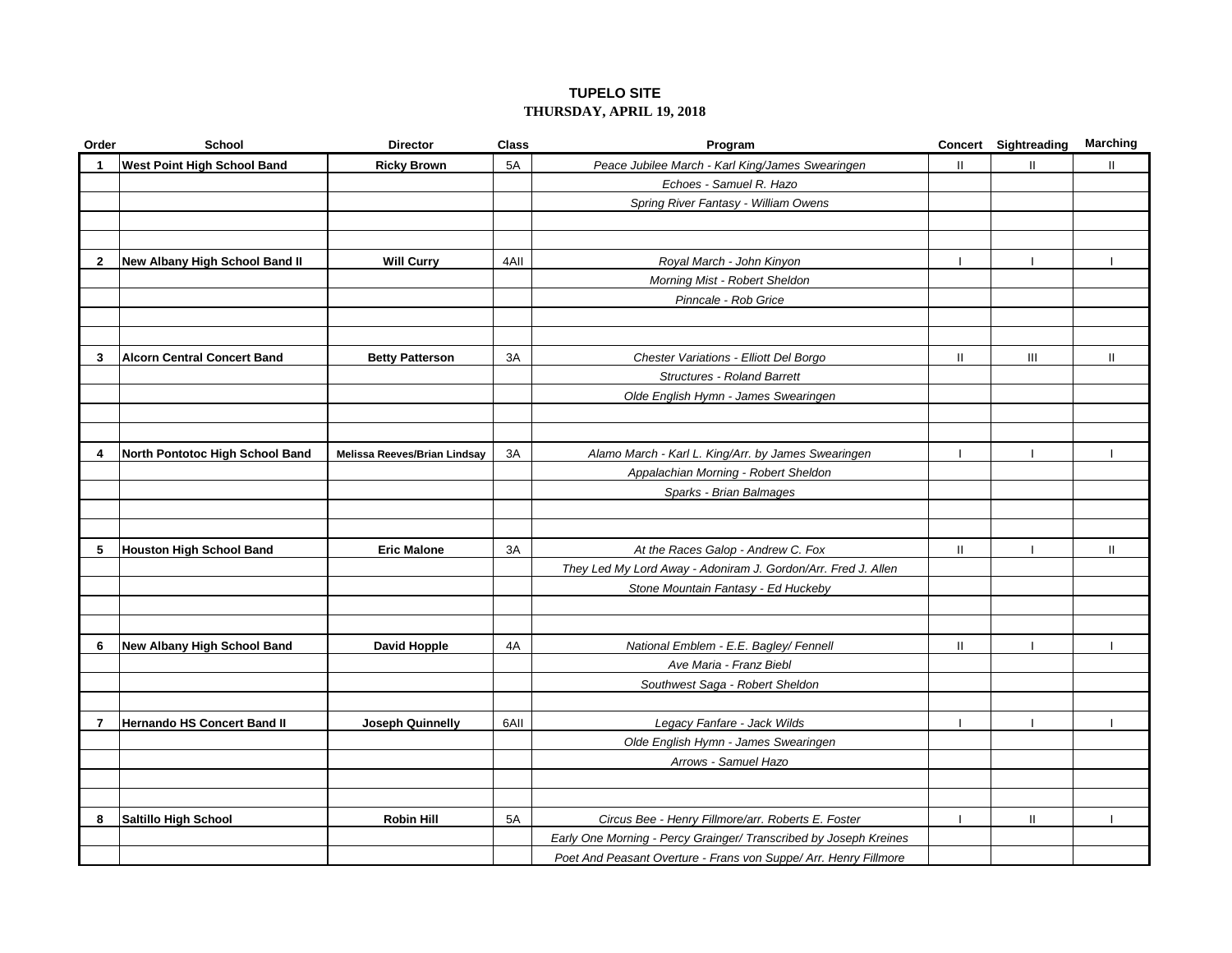# **TUPELO SITE THURSDAY, APRIL 19, 2018**

| Order | <b>School</b>                     | <b>Director</b>          | <b>Class</b> | Program                                       |              | <b>Concert Sightreading</b> | <b>Marching</b> |
|-------|-----------------------------------|--------------------------|--------------|-----------------------------------------------|--------------|-----------------------------|-----------------|
|       |                                   |                          |              |                                               |              |                             |                 |
|       |                                   |                          |              |                                               |              |                             |                 |
| 9     | <b>Columbus High School Band</b>  | <b>Eric Antony James</b> | 6A           | Sound Innovation Fanfare - Robert Sheldon     | $\mathbf{H}$ | Ш                           |                 |
|       |                                   |                          |              | In His Grace - Ayatey Shabazz                 |              |                             |                 |
|       |                                   |                          |              | Celebration - Randall D. Standridge           |              |                             |                 |
|       |                                   |                          |              |                                               |              |                             |                 |
|       |                                   |                          |              |                                               |              |                             |                 |
| 10    | <b>Eupora High School Band</b>    | <b>Chad Hawkins</b>      | 2A           |                                               |              |                             |                 |
|       |                                   |                          |              |                                               |              |                             |                 |
|       |                                   |                          |              |                                               |              |                             |                 |
|       |                                   |                          |              |                                               |              |                             |                 |
|       |                                   |                          |              |                                               |              |                             |                 |
| 11    | Kossuth High School Band          | <b>Brandon Harvell</b>   | 3A           | Sound Innovations Fanfare - Robert Sheldon    |              | $\mathbf{I}$                |                 |
|       |                                   |                          |              | Salvation is Created - arr. Bruce Houseknecht |              |                             |                 |
|       |                                   |                          |              | Where Eagles Soar - Steven Reineke            |              |                             |                 |
|       |                                   |                          |              |                                               |              |                             |                 |
|       |                                   |                          |              |                                               |              |                             |                 |
| 12    | Noxubee High School Band          | <b>Morockco Robinson</b> | 4A           |                                               | <b>DNA</b>   | <b>DNA</b>                  | $\mathsf{I}$    |
|       |                                   |                          |              |                                               |              |                             |                 |
|       |                                   |                          |              |                                               |              |                             |                 |
|       |                                   |                          |              |                                               |              |                             |                 |
|       |                                   |                          |              |                                               |              |                             |                 |
| 13    | <b>Choctaw County High School</b> | <b>Sean Owens</b>        | 1A           |                                               |              |                             | <b>COMMENTS</b> |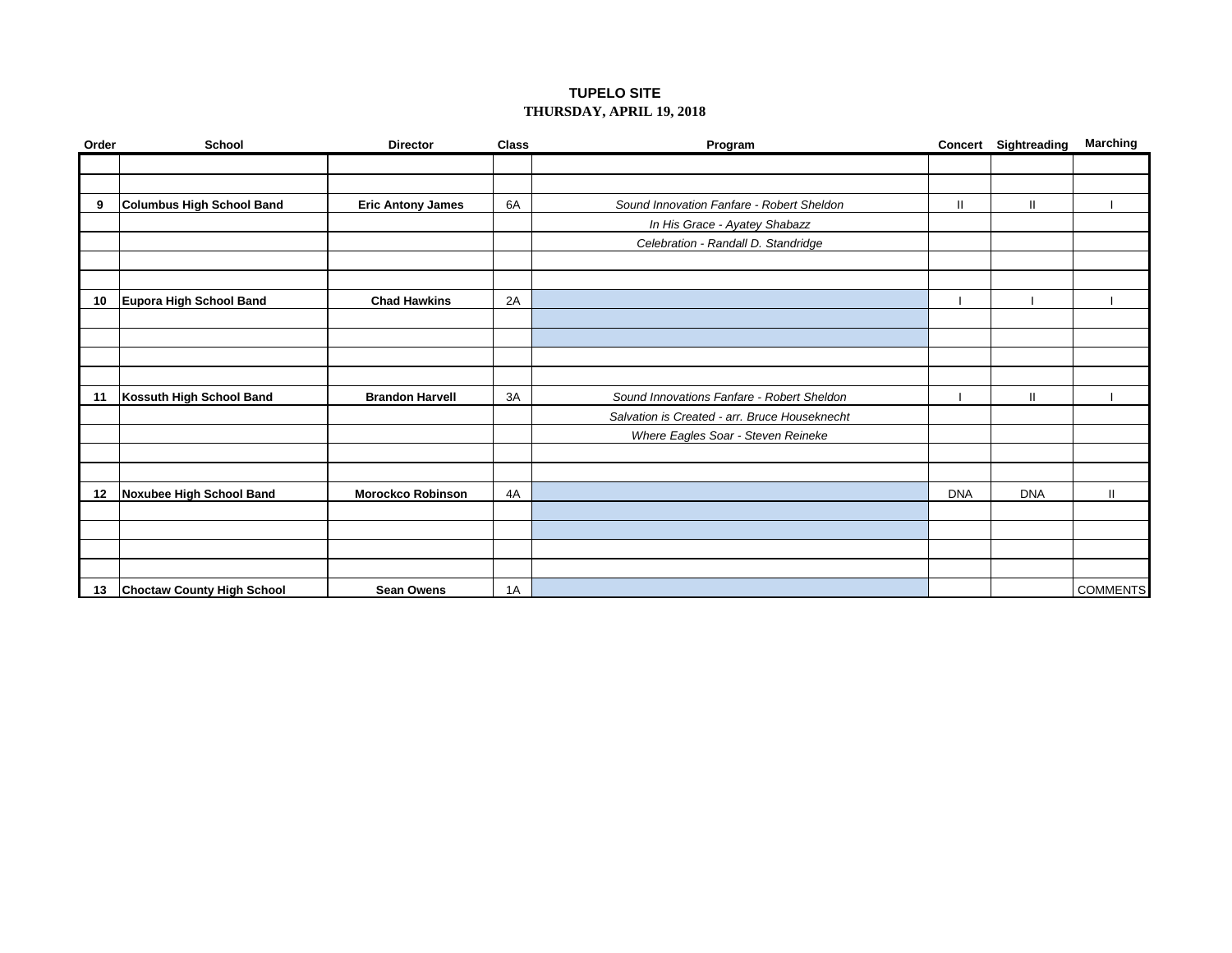#### **OAK GROVE SITE Monday, April 16, 2018**

| Order                   | School                                         | <b>Director</b>            | <b>Class</b> | Program                                                                    | <b>Concert</b> | Sightreading | Marching |
|-------------------------|------------------------------------------------|----------------------------|--------------|----------------------------------------------------------------------------|----------------|--------------|----------|
| $\blacksquare$          | Petal High School Symphonic Band               | <b>Mike Garnand</b>        | 6A           | Whirlybird - Todd Stalter                                                  |                |              |          |
|                         |                                                |                            |              | Divinum Mysterium - arr. Tom Wallace                                       |                |              |          |
|                         |                                                |                            |              | Variations on a Korean Folk Song - John Barnes Chance                      |                |              |          |
|                         |                                                |                            |              |                                                                            |                |              |          |
|                         |                                                |                            |              |                                                                            |                |              |          |
| $\overline{2}$          | Forrest Co. AHS High School Band               | <b>Lindsey Daniels</b>     | 4A           | A Concert Fanfare - David Bobrowitz                                        | $\mathbf{I}$   | Ш            |          |
|                         |                                                |                            |              | Josie's Dance - David Bobrowitz                                            |                |              |          |
|                         |                                                |                            |              | Legends in the Mist - Michael Sweeney                                      |                |              |          |
|                         |                                                |                            |              |                                                                            |                |              |          |
|                         |                                                |                            |              |                                                                            |                |              |          |
| $\mathbf{3}$            | <b>Stringer Attendance Center Concert Band</b> | <b>James Mahalak</b>       | 1A           | Free Spirit Overture - Jeremy Williams                                     | $\mathbf{III}$ | $\mathbf{H}$ | -H       |
|                         |                                                |                            |              | Song of Solace - Larry Neeck                                               |                |              |          |
|                         |                                                |                            |              | Visigoths - Sean O'Loughlin                                                |                |              |          |
|                         |                                                |                            |              |                                                                            |                |              |          |
|                         |                                                |                            |              |                                                                            |                |              |          |
| $\overline{\mathbf{4}}$ | Oak Grove High School Symphonic Band II        | <b>Kristopher Chandler</b> | 6AII         | Arrows - Samuel Hazo                                                       |                |              |          |
|                         |                                                |                            |              | Lanjakea - Jack Wilds                                                      |                |              |          |
|                         |                                                |                            |              | Havendance - David Holsinger                                               |                |              |          |
|                         |                                                |                            |              |                                                                            |                |              |          |
|                         |                                                |                            |              |                                                                            |                |              |          |
| 5                       | Raleigh High School Band                       | <b>Paul Harrison</b>       | 3A           |                                                                            | IV             | III          | N/A      |
|                         |                                                |                            |              |                                                                            |                |              |          |
|                         |                                                |                            |              |                                                                            |                |              |          |
|                         |                                                |                            |              |                                                                            |                |              |          |
|                         |                                                |                            |              |                                                                            |                |              |          |
| 6                       | <b>Bay High Concert Band</b>                   | Al Gunsch                  | 4A           | Foundry - John Mackey                                                      |                |              |          |
|                         |                                                |                            |              | Down By the Salley Gardens - Michael Sweeney                               |                |              |          |
|                         | <b>SWEEPSTAKES AWARD</b>                       |                            |              | Variations on Scarborough Fair - Calvin Custer                             |                |              |          |
|                         |                                                |                            |              |                                                                            |                |              |          |
|                         |                                                |                            |              |                                                                            |                |              |          |
| 7                       | Petal High School Concert Band II              | <b>Brittany Swindoll</b>   | 6AII         | Go (Galop) - Henry Fillmore/arr. Nicholas Contorno                         | $\mathbf{H}$   | $\mathbf{H}$ |          |
|                         |                                                |                            |              | Horkstow Grange - arr. Percy Grainger/adapted by Michael Sweeney           |                |              |          |
|                         |                                                |                            |              | Three Ayres from Gloucester (mvt. I and III) - Hugh M. Stuart              |                |              |          |
|                         |                                                |                            |              |                                                                            |                |              |          |
|                         |                                                |                            |              |                                                                            |                |              |          |
| 8                       | Oak Grove High School Concert Band III         | Jaren Harrison             | 6AII         | Scorpion! - Richard Saucedo                                                | $\mathbf{I}$   |              |          |
|                         |                                                |                            |              | A Quiet Song - James Swearingen                                            |                |              |          |
|                         |                                                |                            |              | Mambo Cubano - James Swearingen                                            |                |              |          |
|                         |                                                |                            |              |                                                                            |                |              |          |
|                         |                                                |                            |              |                                                                            |                |              |          |
| 9                       | <b>Purvis High School Band</b>                 | <b>Nicole Allen</b>        | 4A           | Peacemaker - Karl King                                                     | $\mathbf{I}$   | -1           |          |
|                         |                                                |                            |              | Fantasy on an Early American Marching Tune - Robert Sheldon                |                |              |          |
|                         |                                                |                            |              | Second Suite in F for Military Band Movements I, II, and IV - Gustav Holst |                |              |          |
|                         |                                                |                            |              |                                                                            |                |              |          |
|                         |                                                |                            |              |                                                                            |                |              |          |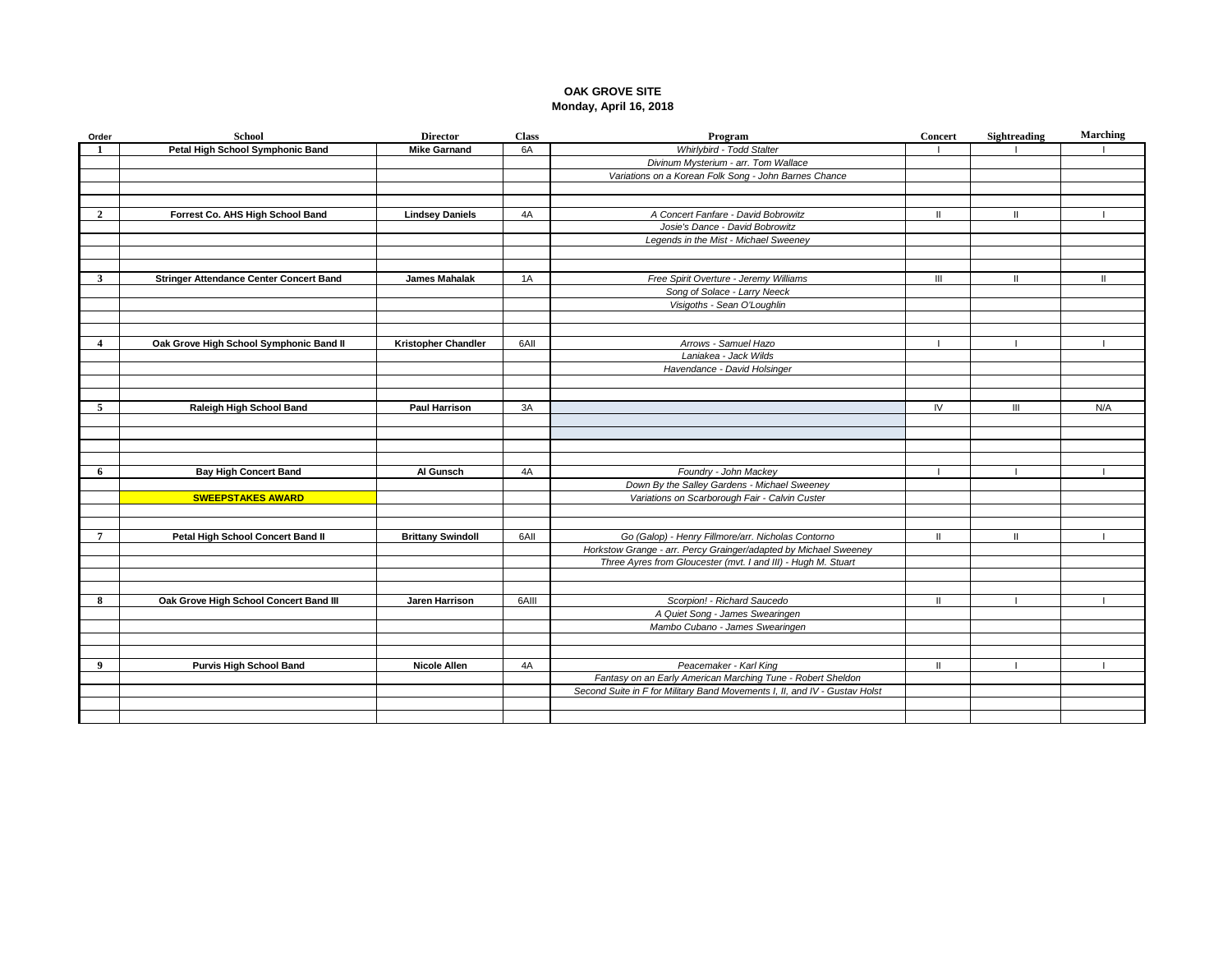#### **OAK GROVE SITE Monday, April 16, 2018**

| Order | <b>School</b>                           | <b>Director</b>        | <b>Class</b> | Program                                                                                                   | <b>Concert</b> | Sightreading   | Marching |
|-------|-----------------------------------------|------------------------|--------------|-----------------------------------------------------------------------------------------------------------|----------------|----------------|----------|
| 10    | St. Martin High School Concert Band     | <b>Katlin Bell</b>     | 6A           | The Fairest of the Fair - John Philip Sousa/arr. Keith Brion & Loras Schissel                             |                |                |          |
|       |                                         |                        |              | Ye Banks and Braes O'Bonnie Doon - Percy Grainger                                                         |                |                |          |
|       | <b>SWEEPSTAKES AWARD</b>                |                        |              | Fate of the Gods - Steven Reineke                                                                         |                |                |          |
|       |                                         |                        |              |                                                                                                           |                |                |          |
|       |                                         |                        |              |                                                                                                           |                |                |          |
| 11    | <b>Hancock High School Band</b>         | Benji McLain           | 6A           | High School Cadets - John Philip Sousa                                                                    | $\mathbf{H}$   | $\mathbf{H}$   |          |
|       |                                         |                        |              | Gathering of the Yeoman - Robert W Smith                                                                  |                |                |          |
|       |                                         |                        |              | Down a Country Lane - Aaron Copland; transcribed by Merlin Patterson                                      |                |                |          |
|       |                                         |                        |              |                                                                                                           |                |                |          |
|       |                                         |                        |              |                                                                                                           |                |                |          |
| 12    | <b>Tylertown High School Band</b>       | <b>Michael Watkins</b> | 3A           |                                                                                                           | IV.            | $\mathbf{III}$ | -II      |
|       |                                         |                        |              |                                                                                                           |                |                |          |
|       |                                         |                        |              |                                                                                                           |                |                |          |
|       |                                         |                        |              |                                                                                                           |                |                |          |
| 13    | Mize Attendance Center Concert Band     | <b>Patrick Vincent</b> | 2A           | Marche Diabolique - Brian Balmages                                                                        | $\mathbf{H}$   | $\mathbf{H}$   |          |
|       |                                         |                        |              | Simple Dreams - Rob Romeyn                                                                                |                |                |          |
|       |                                         |                        |              | Of Wizards and Warriors - Roland Barrett                                                                  |                |                |          |
|       |                                         |                        |              |                                                                                                           |                |                |          |
|       |                                         |                        |              |                                                                                                           |                |                |          |
| 14    | Biloxi High School Symphonic Band II    | <b>Chris Morgan</b>    | 6AII         | Overture For Winds - Charles Carter                                                                       |                |                |          |
|       |                                         |                        |              | Horkstow Grange - Percy Grainger/Michael Sweeney                                                          |                |                |          |
|       |                                         |                        |              | Awakening Hills - Richard Saucedo                                                                         |                |                |          |
|       |                                         |                        |              |                                                                                                           |                |                |          |
|       |                                         |                        |              |                                                                                                           |                |                |          |
| 15    | <b>West Marion High School</b>          | <b>Ryan Pippin</b>     | 3A           | Acclamations - Ed Huckeby                                                                                 | $\mathbf{H}$   | $\mathbf{H}$   |          |
|       |                                         |                        |              | British Masters Suite - John Moss                                                                         |                |                |          |
|       |                                         |                        |              | Hymnsong Variants - Robert Smith                                                                          |                |                |          |
|       |                                         |                        |              |                                                                                                           |                |                |          |
|       |                                         |                        |              |                                                                                                           |                |                |          |
| 16    | <b>Biloxi High School Wind Ensemble</b> | <b>Travis Coakley</b>  | 6A           | Xerxes - John Mackey                                                                                      |                |                |          |
|       |                                         |                        |              | Ye Banks and Braes O' Bonnie Doon - Percy Grainger<br>Give Us This Day: A Short Symphony - David Maslanka |                |                |          |
|       | <b>SWEEPSTAKES AWARD</b>                |                        |              |                                                                                                           |                |                |          |
|       |                                         |                        |              |                                                                                                           |                |                |          |
| 17    | Oak Grove Middle School 8th Grade Band  | Kristopher Chandler    | МS           | Epic Venture - Tyler Grant                                                                                |                |                | N/A      |
|       |                                         |                        |              | Hope Everlasting - James Swearingen                                                                       |                |                |          |
|       |                                         |                        |              | Vanguard - James Curnow                                                                                   |                |                |          |
|       |                                         |                        |              |                                                                                                           |                |                |          |
|       |                                         |                        |              |                                                                                                           |                |                |          |
| 18    | Oak Grove High School Wind Ensemble     | <b>Sharon Laird</b>    | 6A           | Twelve Gallon Hat - Julie Giroux                                                                          |                |                |          |
|       |                                         |                        |              | Elsa's Procession to the Cathedral - Richard Wagner                                                       |                |                |          |
|       | <b>SWEEPSTAKES AWARD</b>                |                        |              | Second Suite in F for Military Band - Gustav Holst                                                        |                |                |          |
|       |                                         |                        |              |                                                                                                           |                |                |          |
|       |                                         |                        |              |                                                                                                           |                |                |          |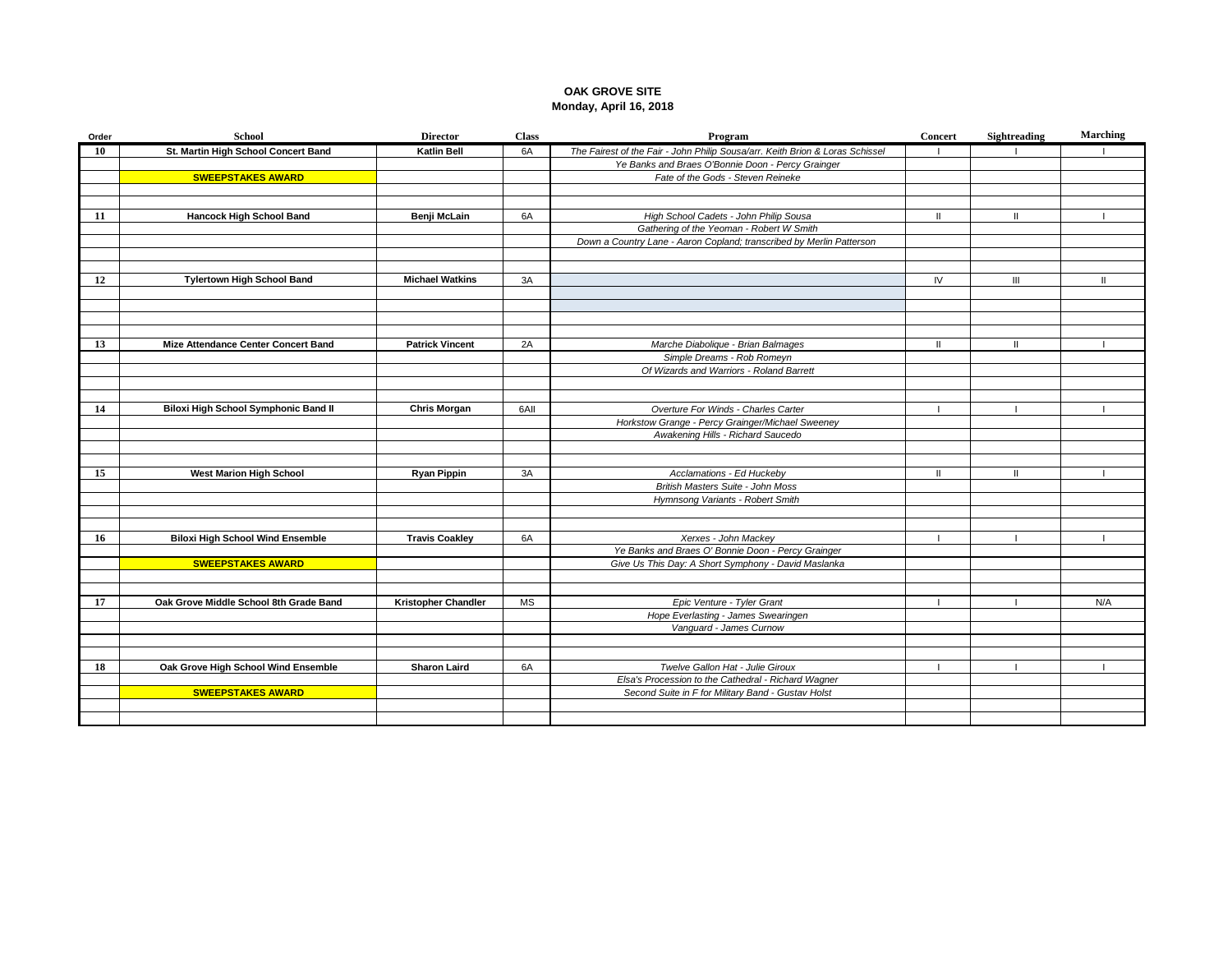#### **OAK GROVE SITE Tuesday, April 17, 2018**

| Order          | School                                | <b>Director</b>         | Class     | Program                                                               | <b>Concert</b> | Sightreading   | <b>Marching</b> |
|----------------|---------------------------------------|-------------------------|-----------|-----------------------------------------------------------------------|----------------|----------------|-----------------|
| $\overline{1}$ | <b>George County High School</b>      | Kyle Bozeman            | 6A        | March of the Grand High Poobah - David Holsinger                      | $\mathbf{III}$ | III            | $\mathbf{H}$    |
|                |                                       |                         |           | Precious Lord, Take My Hand - Traditional/Arr. Robert W. Smith        |                |                |                 |
|                |                                       |                         |           | Blue Ridge Saga - James Swearingen                                    |                |                |                 |
|                |                                       |                         |           |                                                                       |                |                |                 |
|                |                                       |                         |           |                                                                       |                |                |                 |
| $\overline{2}$ | West Harrison Symphonic Band II       | <b>Chester Garrison</b> | 5AII      | The Belle of Chicago - John Phillip Sousa                             | $\blacksquare$ | $\mathbf{I}$   |                 |
|                |                                       |                         |           | (Risk) Everything for a Dream - Richard Saucedo                       |                |                |                 |
|                |                                       |                         |           | Declaration Overature - Claude T. Smith                               |                |                |                 |
|                |                                       |                         |           |                                                                       |                |                |                 |
|                |                                       |                         |           |                                                                       |                |                |                 |
| 3              | South Jones HS Concert Band II        | Johnathan Benson        | 5AII      | Bonds of Unity - James Swearington                                    | $\mathbf{II}$  | $\blacksquare$ |                 |
|                |                                       | <b>Sarah Nichols</b>    |           | As Twilight Falls - Robert Sheldon                                    |                |                |                 |
|                |                                       |                         |           | Celebration and Song - Robert Sheldon                                 |                |                |                 |
|                |                                       |                         |           |                                                                       |                |                |                 |
|                |                                       |                         |           |                                                                       |                |                |                 |
| 4              | <b>Gautier Middle School</b>          | <b>Louise Smith</b>     | <b>MS</b> | Silver Wings March - Robert W. Smith                                  |                |                | N/A             |
|                |                                       |                         |           | A Song of Hope - James Swearingen                                     |                |                |                 |
|                |                                       |                         |           | Two British Folk Songs - Elliot del Borgo                             |                |                |                 |
|                |                                       |                         |           |                                                                       |                |                |                 |
|                |                                       |                         |           |                                                                       |                |                |                 |
| 5              | South Jones High School Band          | <b>Brian Joyce</b>      | 5A        | American's We - Henry Fillmore/arr. Fredrick Fennell                  |                |                |                 |
|                |                                       |                         |           | Forever Holding Close the Memories - Richard L. Saucedo               |                |                |                 |
|                | <b>SWEEPSTAKES AWARD</b>              |                         |           | Red Rock Mountain - Rossano Galante                                   |                |                |                 |
|                |                                       |                         |           |                                                                       |                |                |                 |
|                |                                       |                         |           |                                                                       |                |                |                 |
|                |                                       |                         |           |                                                                       |                |                |                 |
| 6              | <b>Gulfport HS Concert Band II</b>    | Dee Dee Pitts           | 6AII      | March of the Belgian Paratroopers - Pierre Leemans Arr. Swearingen    |                |                |                 |
|                |                                       |                         |           | Nurture - Edward Fairlie                                              |                |                |                 |
|                |                                       |                         |           | The Star of Dreams - Robert W. Smith                                  |                |                |                 |
|                |                                       |                         |           |                                                                       |                |                |                 |
|                |                                       |                         |           |                                                                       |                |                |                 |
| $\overline{7}$ | Ocean Springs HS Wind Ensemble        | Dr. Mohamad Schuman     | 6A        | Fairest of the Fair - John Philip Sousa/ed. Brion & Schissel          | $\mathbf{I}$   | $\mathbf{I}$   |                 |
|                |                                       |                         |           | Battle Hymn of the Republic - Adapted and Arranged by Luigi Zaninelli |                |                |                 |
|                | <b>SWEEPSTAKES AWARD</b>              |                         |           | Vanity Fair - Percy Fletcher/edited by Brant Karrick                  |                |                |                 |
|                |                                       |                         |           |                                                                       |                |                |                 |
|                |                                       |                         |           |                                                                       |                |                |                 |
| 8              | <b>West Harrison HS Wind Ensemble</b> | <b>Tim Garrett</b>      | 5A        | Emblem of Unity - J.J. Richards                                       |                | $\blacksquare$ |                 |
|                |                                       |                         |           | Old Scottish Melody - Charles Wiley                                   |                |                |                 |
|                | <b>SWEEPSTAKES AWARD</b>              |                         |           | Light Cavalry Overture - Franz Von Suppe'/Fillmore                    |                |                |                 |
|                |                                       |                         |           |                                                                       |                |                |                 |
|                |                                       |                         |           |                                                                       |                |                |                 |
|                |                                       |                         |           |                                                                       |                |                |                 |
| 9              | <b>Gulfport HS Symphonic Band</b>     | <b>Wes Morehead</b>     | 6A        | Semper Fidelis - John Philip Sousa                                    | $\mathbf{I}$   | $\mathbf{I}$   |                 |
|                |                                       |                         |           | October - Eric Whitacre                                               |                |                |                 |
|                | <b>SWEEPSTAKES AWARD</b>              |                         |           | Chester - William Schuman                                             |                |                |                 |
|                |                                       |                         |           |                                                                       |                |                |                 |
|                |                                       |                         |           |                                                                       |                |                |                 |
| 10             | Long Beach High School Band           | <b>Mickey Mangum</b>    | 5A        | The Black Horse Troop - Sousa/Fennell                                 | Ш              |                | $\mathbf{H}$    |
|                |                                       |                         |           | Ave Maria - Franz Biebl/Cameron                                       |                |                |                 |
|                |                                       |                         |           | Overture on an Early American Folk Hymn - Claude Thomas Smith         |                |                |                 |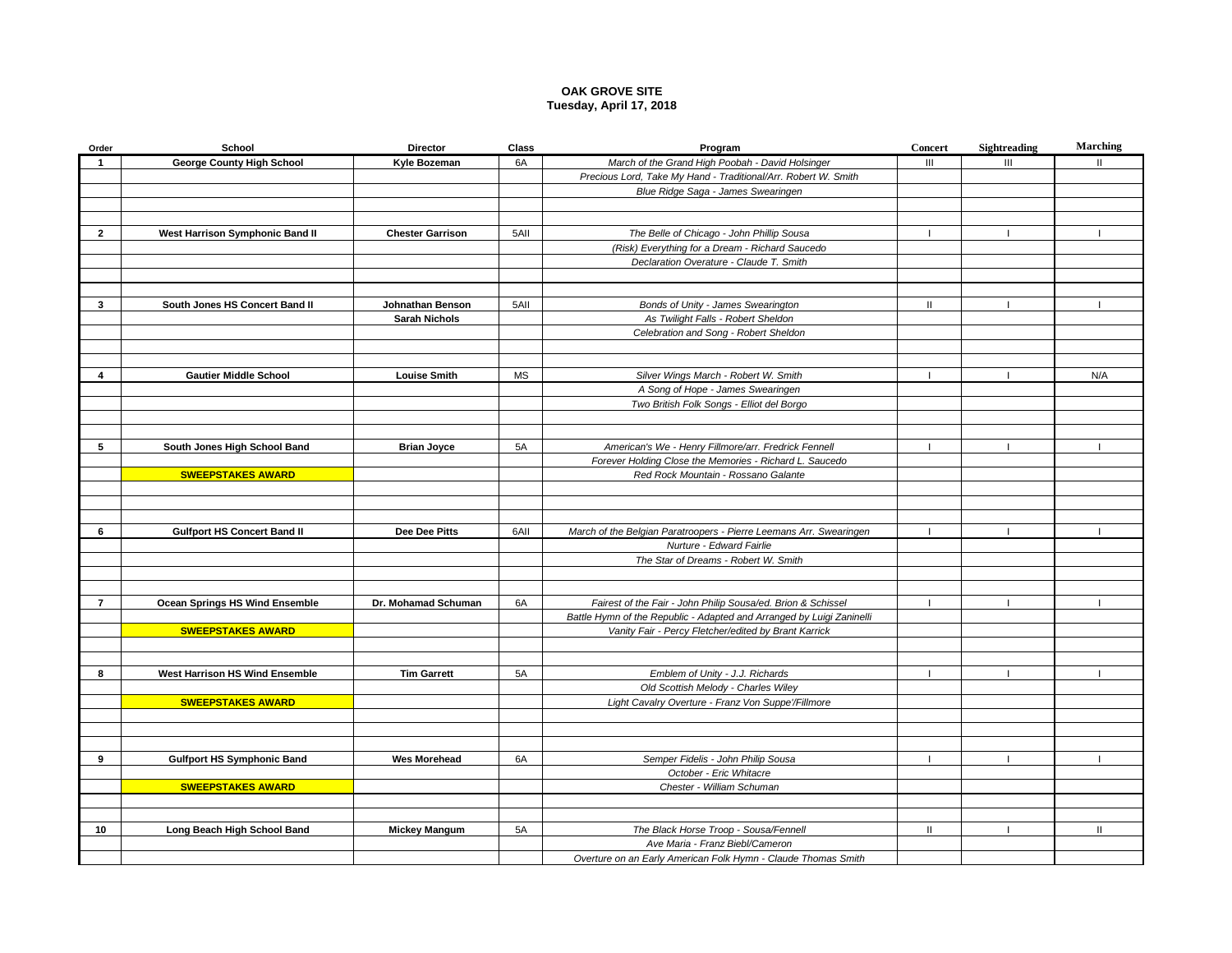| 11 | Ocean Springs HS Concert Band III  | <b>Kevin Shira</b>   | 6AIII | March of the Buccaneers - Victor Flowers               |  |  |
|----|------------------------------------|----------------------|-------|--------------------------------------------------------|--|--|
|    |                                    |                      |       | Come Thou Fount of Every Blessing - Randall Standridge |  |  |
|    |                                    |                      |       | Abracadabra - Frank Ticheli                            |  |  |
|    |                                    |                      |       |                                                        |  |  |
|    |                                    |                      |       |                                                        |  |  |
| 12 | Pearl River Central High School    | <b>Kelcey Becnel</b> | 5A    | Triumphant Fanfare - Richard Saucedo                   |  |  |
|    |                                    |                      |       | Variants on a Shaped Note Tune - Johnnie Vinson        |  |  |
|    |                                    |                      |       | Synergies - Robert Sheldon                             |  |  |
|    |                                    |                      |       |                                                        |  |  |
|    |                                    |                      |       |                                                        |  |  |
| 13 | Ocean Springs HS Symphonic Band II | <b>Nathan Pepper</b> | 6AII  | Amparito Roca - Jaime Texidor arr. Gary Fagan          |  |  |
|    |                                    |                      |       | Yorkshire Ballad - James Barnes                        |  |  |
|    |                                    |                      |       | A Longford Legend - Robert Sheldon                     |  |  |
|    |                                    |                      |       |                                                        |  |  |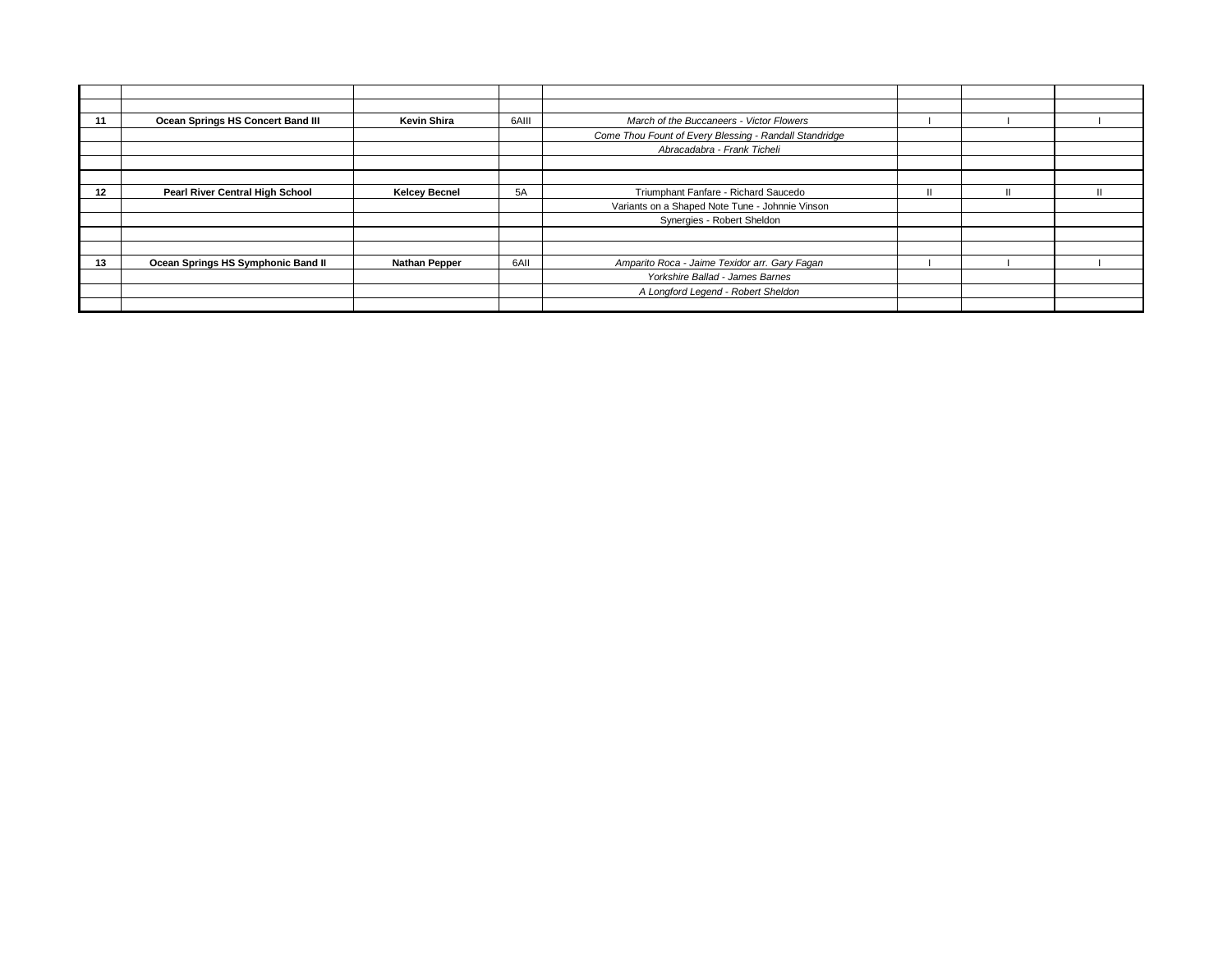## **OAK GROVE SITE Wednesday, April 18, 2018**

| Order          | School                             | <b>Director</b>       | <b>Class</b> | Program                                                                   | <b>Concert</b> | Sightreading  | <b>Marching</b> |
|----------------|------------------------------------|-----------------------|--------------|---------------------------------------------------------------------------|----------------|---------------|-----------------|
| -1             | <b>Seminary High School Band</b>   | <b>Wade Bouchard</b>  | 3A           | Darklands March - Randall Standridge                                      | Ш              |               |                 |
|                |                                    |                       |              | A Song of Hope - James Swearingen                                         |                |               |                 |
|                |                                    |                       |              | Whiteleaf Hill - Benjamin Tucker                                          |                |               |                 |
|                |                                    |                       |              |                                                                           |                |               |                 |
|                |                                    |                       |              |                                                                           |                |               |                 |
| 3              | <b>Sumrall High School Band</b>    | <b>William Garner</b> | 4A           | Peace Jubilee - Karl King/Swearingen                                      |                | $\mathbf{H}$  |                 |
|                |                                    |                       |              | Deir'In De - Warren Barker                                                |                |               |                 |
|                |                                    |                       |              | Reverberations - Brian Balmages                                           |                |               |                 |
|                |                                    |                       |              |                                                                           |                |               |                 |
|                |                                    |                       |              |                                                                           |                |               |                 |
| 4              | Vancleave High School Band         | <b>Quinton Parker</b> | 4A           |                                                                           |                | $\mathbf{H}$  |                 |
|                |                                    |                       |              |                                                                           |                |               |                 |
|                |                                    |                       |              |                                                                           |                |               |                 |
|                |                                    |                       |              |                                                                           |                |               |                 |
| 5              | D'Iberville HS Symphonic Band      | James Brown           | 6A           | His Honor - Henry Fillmore, arr Fennell                                   | Ш              | $\mathbf{II}$ |                 |
|                |                                    |                       |              | Australian Up-Country Tune - Precy Grainger, arr Bainum                   |                |               |                 |
|                |                                    |                       |              | Das Pensionat - Franz von Suppe, arr Lake                                 |                |               |                 |
|                |                                    |                       |              |                                                                           |                |               |                 |
|                |                                    |                       |              |                                                                           |                |               |                 |
| $\overline{7}$ | West Jones High School Band        | <b>Mark Laird</b>     | 5A           | Merry-Go-Round - Yukiko Nishimura                                         |                | $\mathbf{H}$  | Ш               |
|                |                                    |                       |              | <b>Benediction - John Stevens</b>                                         |                |               |                 |
|                |                                    |                       |              | Symphonic Dance No. 3 - Clifton Williams                                  |                |               |                 |
|                |                                    |                       |              |                                                                           |                |               |                 |
|                |                                    |                       |              |                                                                           |                |               |                 |
| 8              | Picayune Memorial High School Band | John Cockrell         | 3A           | Amparito Roca - Jaime Texidor arranged by Gary Fagan                      |                |               |                 |
|                |                                    |                       |              | Prelude on an American Spiritual - Traditional, arranged by Carl Strommen |                |               |                 |
|                |                                    |                       |              | Among The Clouds - Brian Balmages                                         |                |               |                 |
|                |                                    |                       |              |                                                                           |                |               |                 |
|                |                                    |                       |              |                                                                           |                |               |                 |
| 10             | Poplarville High School Band       | <b>Josh Tidwell</b>   | 4A           | Peace Jubilee - Karl King                                                 | Ш              | $\mathbf{II}$ |                 |
|                |                                    |                       |              | In The Shining of the Stars - Robert Sheldon                              |                |               |                 |
|                |                                    |                       |              | Anthem For Winds and Percusision - Claude T. Smith                        |                |               |                 |
|                |                                    |                       |              |                                                                           |                |               |                 |
|                |                                    |                       |              |                                                                           |                |               |                 |
| 11             | Pass Christian High School Band    | <b>Gavin McAdams</b>  | 4A           | Army of the Nile - Kenneth J. Alford/Ed. Frederick Fennell                |                |               |                 |
|                |                                    |                       |              | Shenandoah - Frank Ticheli                                                |                |               |                 |
|                | <b>SWEEPSTAKES AWARD</b>           |                       |              | The Marriage of Figaro - Mozart/Arr. Earl Slocum                          |                |               |                 |
|                |                                    |                       |              |                                                                           |                |               |                 |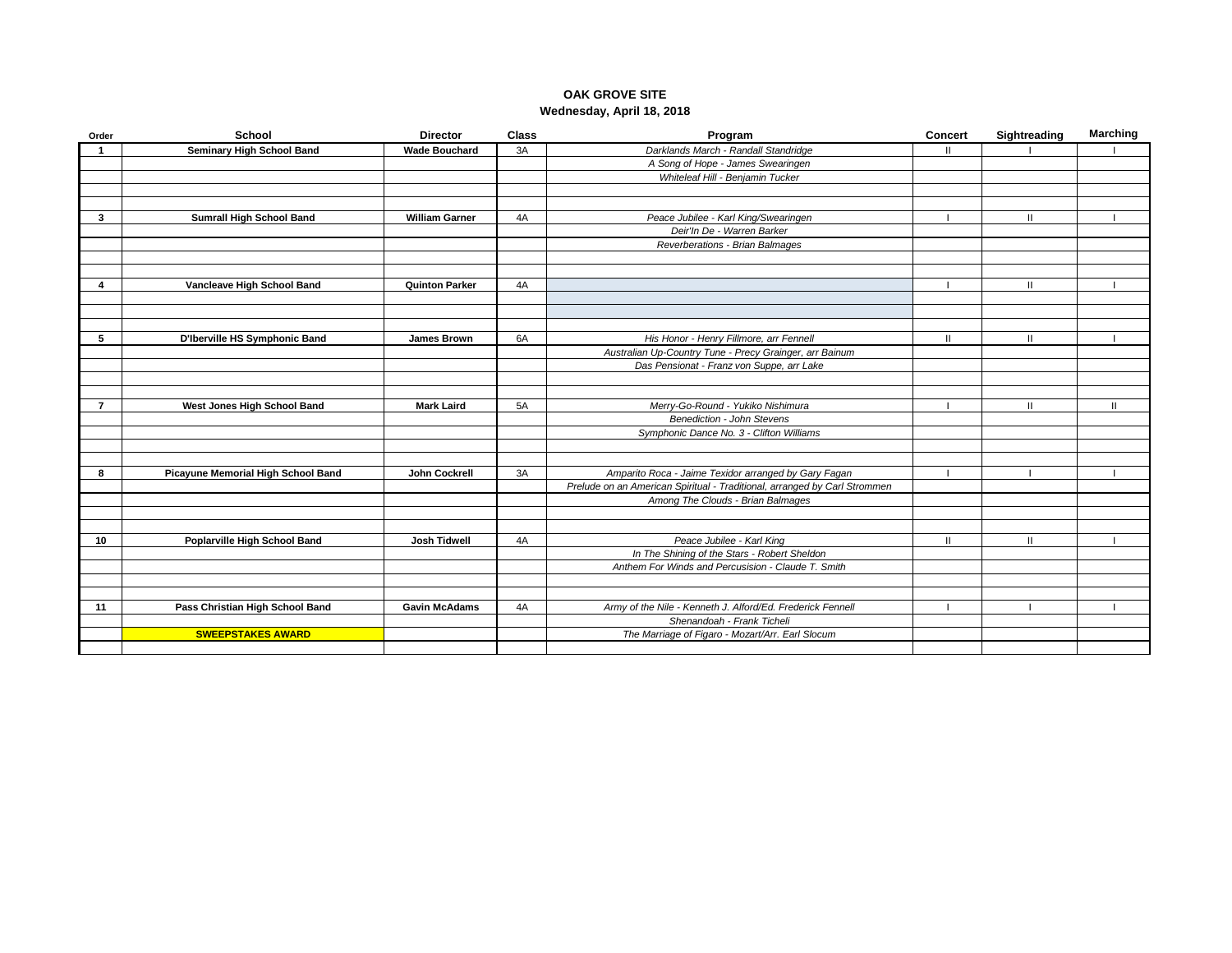| 12 | Wayne County High School Band         | Joe Raymond | 5A | Brighton Beach - William P. Latham         |  |  |
|----|---------------------------------------|-------------|----|--------------------------------------------|--|--|
|    |                                       |             |    | Kinetic Energy - Larry Clark               |  |  |
|    |                                       |             |    | Majestia - James Swearingen                |  |  |
|    |                                       |             |    |                                            |  |  |
|    |                                       |             |    |                                            |  |  |
| 14 | Pascagoula High School Symphonic Band | John Taylor | 6A | The Thunderer - John Philip Sousa          |  |  |
|    |                                       |             |    | The Lark in the Clear Air - Clifton Taylor |  |  |
|    |                                       |             |    | Aquarium - Johan de Meij                   |  |  |
|    |                                       |             |    |                                            |  |  |